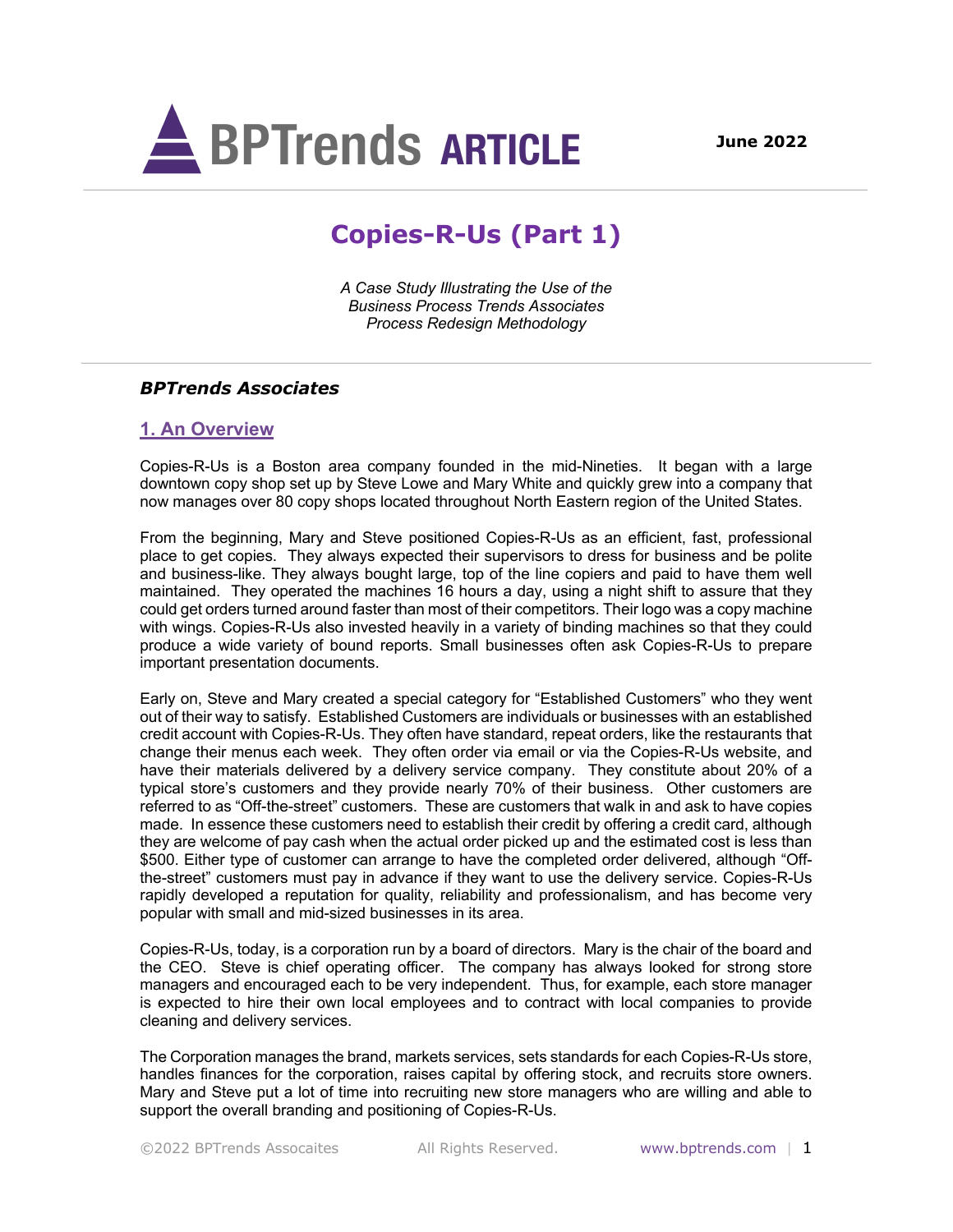The Corporation has a master contract with a major vendor of copying equipment and arranges to have machines placed in new stores as they are established. The vendor leases machines directly to the individual stores, conforming to the terms of the master contract, and provides maintenance services for the machines. Similarly, the Corporation buys supplies in bulk, stores them in a central warehouse outside Boston, and delivers them to the various stores, when requested by the store. The Corporation runs a small fleet of trucks for such deliveries.

When the customers want their orders delivered, the delivery is handled by an outside delivery service contracted by the local store. In addition to a CFO, a lawyer and a marketing manager, the Corporation also has a small IT group that supports the Copies-R-Us website, and a corporatewide email network. The group also creates the PC application that the stores use to create customer accounts, track orders and payments.

Figure 1 provides a very high level overview of the corporation. Artie Smith manages the warehouse and the delivery trucks and reports directly to Steve Lowe. The Corporation sets standards, but many common activities are agreed to and jointly funded by the Corporation and the store owners who meet quarterly as the Stores Management Committee.



**Figure 1. Overall Organization of Copies-R-Us Corporation**

# *1.1 The Corporation and the Copies-R-Us Stores*

To think about how operations might be improved and to ensure consistency wherever possible, Steve Lowe maintains a model for an ideal store. When in doubt, he experiments with one of the stores. Once an improvement is worked out in one store, Steve communicates it to all the other store managers and enters the changes into the on-line *Copies-R-Us Standard Operating Procedures Manual*. In a similar way, store managers are encouraged to try making changes to improve operations and to report any improvements to Steve who then considers them and, if appropriate, adds them to the *SOP Manual*.

Figure 2 is an organization system model that Steve originally developed at a meeting of the store managers and now uses as a generic model of a typical Copies-R-Us store. It provides a high level view of an organization as a business system. In this case, since his system is made up of two entities: the corporation that manages the stores and the stores themselves, we show two organizational layers, one yellow (the corporation) and the other blue (a typical store). It shows some of the external relationships between a store and the Corporation, suppliers, and customers. It also pictures the competition and reminds everyone that Copies-R-Us stores compete with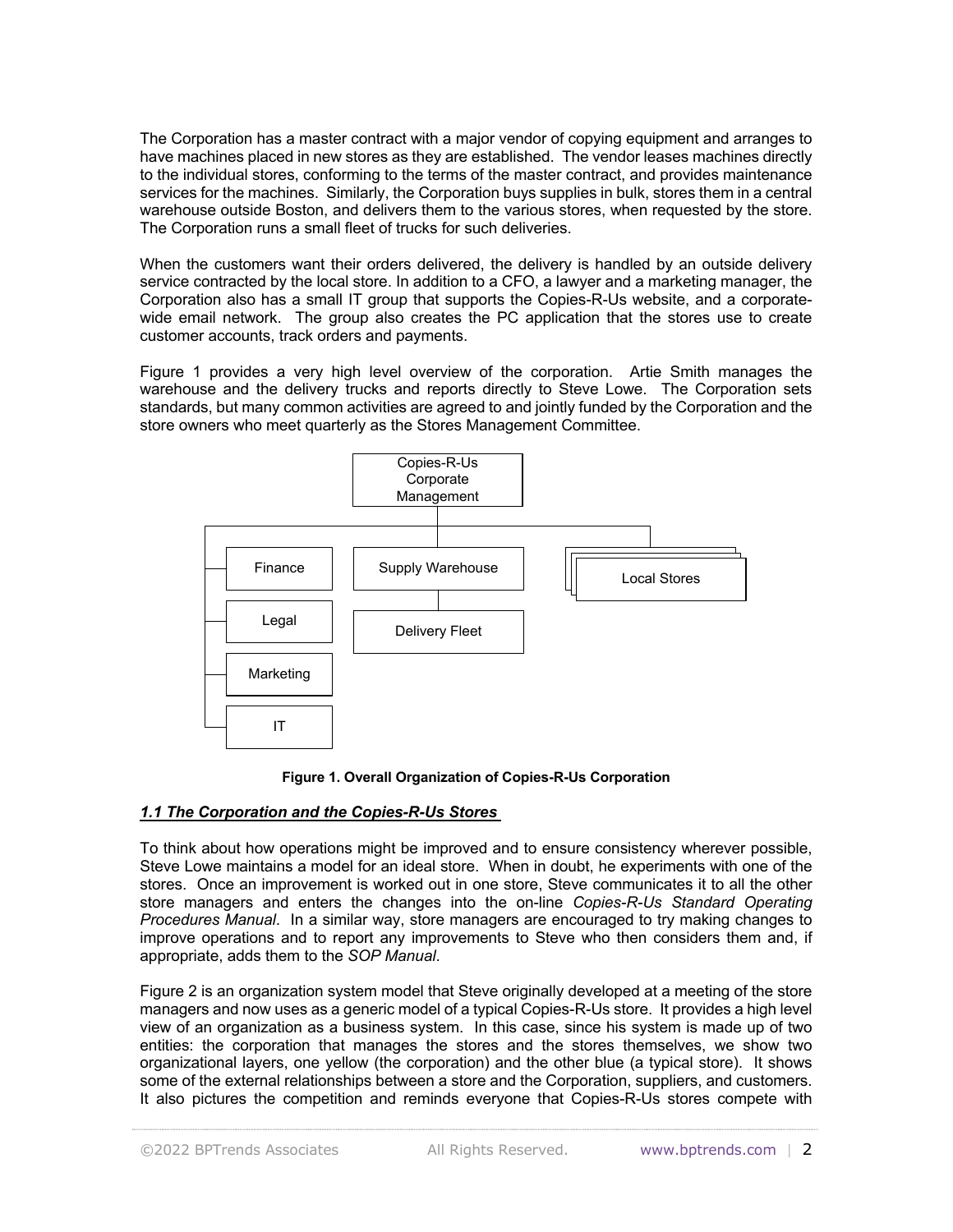competitors for capital, customers, employees and technologies. In addition, Figure 2 shows some (but not all) of the major functions or processes performed by the Corporation and those that lie within a store.



**Figure 2. A system or organization model of Copies-R-Us**

Steve and the store managers have always assumed that Copies-R-Us was based on a single value chain – the store creates value by generating copies for customers. They have always called the value stream, *Make Copies*, and the three core subprocesses of Make Copies: Take Order, Prepare Copies, and Set-Up Delivery. The diagram in Figure 2 also shows some external (or outsourced) activities provided by other organizations, including Cleaning Service, Equipment Vendor, and Delivery Service.

Figure 3 shows a typical organization chart for a Copies-R-Us store.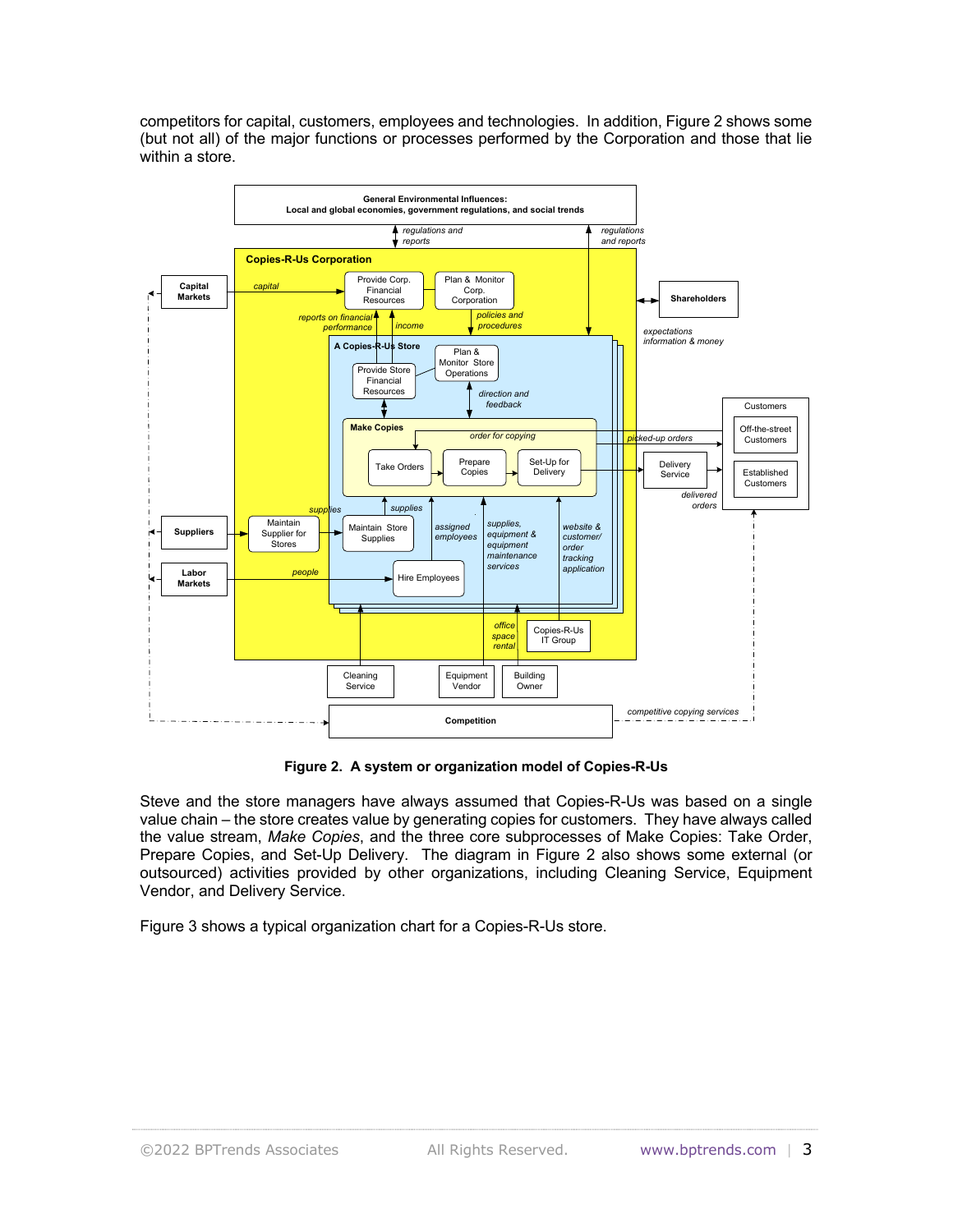

**Figure 3. Copies-R-Us Store Organization Chart**

One of the problems in drawing organization charts is how to represent functions or processes that are outsourced or done outside the organization-in-scope. In such cases, the manager in charge does not directly control the external activities, but has a responsibility to monitor them and determine that they are functioning correctly. In this instance, the Copies-R-Us stores do not actually manage procurement and distribution or software development. These are managed by the Corporation and provided to the stores as a service. Similarly, equipment maintenance, facilities cleaning, and delivery services are provided by outside firms. At the same time, however, the store manager is responsible for the processes being available, and thus manages them indirectly. If the delivery service isn't working, the manager needs to recognize this and possibly replace the delivery firm. In effect, the manager is responsible for the availability and quality of all of the processes needed by the value chain, even if he or she does not directly manage them.

To show important services for the stores, we have represented them in dotted boxes with reporting lines on the right, and indicated who actually manages them on a daily basis.

### *1.2 Some Problems at Copies-R-Us*

Every year Copies-R-Us hires a survey firm to call an appropriate sample of its customers and ask them about their experiences and their overall satisfaction with Copies-R-Us. Overall, most customers remain happy, but the number with complaints is growing and Steve thinks its time to launch a major effort to assure that the stores are constantly doing the best possible job.

Here are some notes that Steve made as he reviewed the latest survey. He organized his notes by process.

#### **Take Orders**

Experienced customers are more satisfied because they are more experienced and know exactly what they want. They often send email orders and specify paper weight, color, punching and binding, and so forth. They also know what the charges are likely to be. Stores have more trouble with off-the-street customers who don't understand the options. The clerks on the front desk often have to walk the customer through a series of steps, explaining options and costs. This takes time, and creates a wait if several new customers are in line. Sometimes to speed things up, clerks don't ask enough, make assumptions, and end up generating orders that customers sign, but which don't result in products with which customers are happy.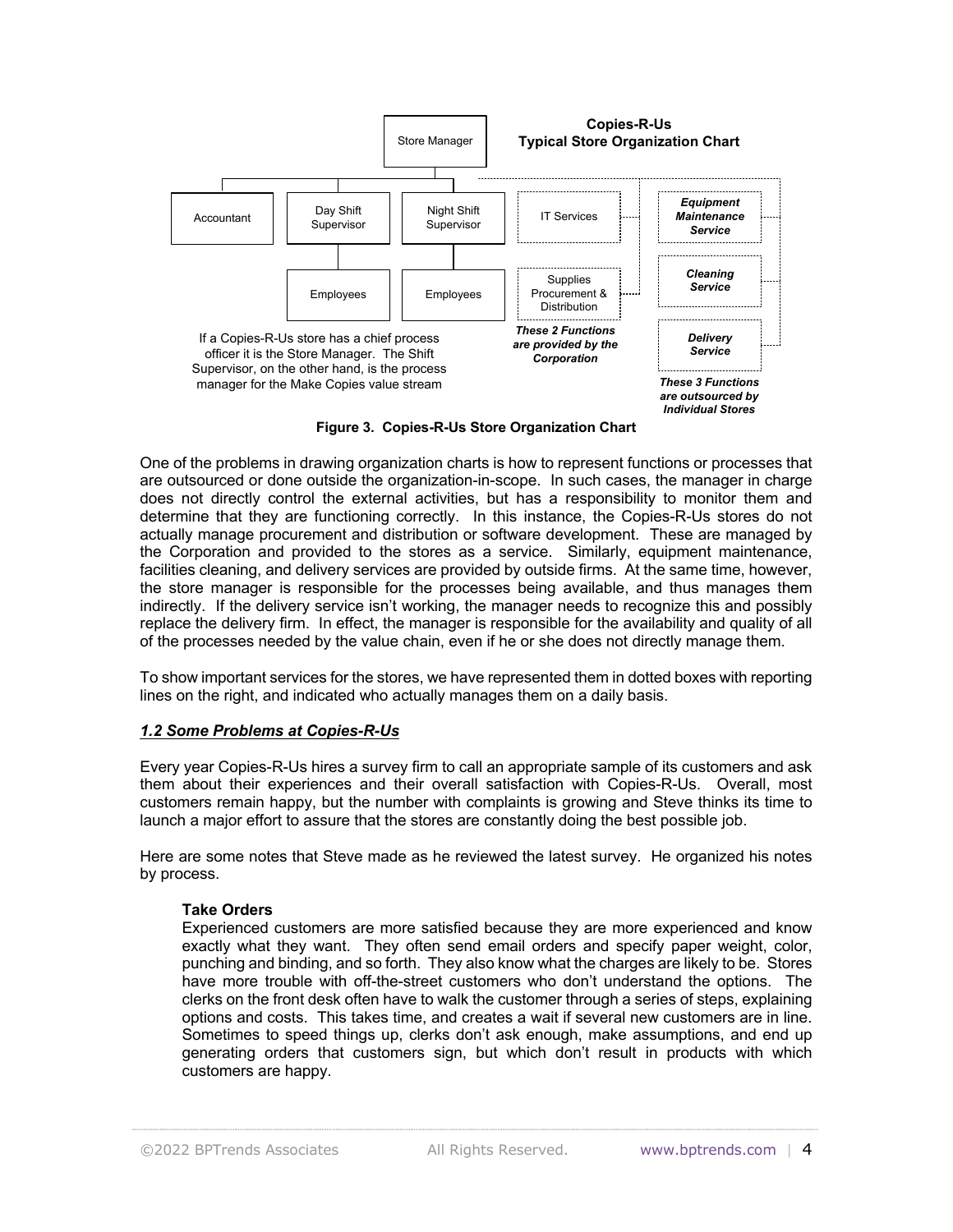The clerks on the front desk aren't able to prioritize or assign orders. Only a supervisor can do that and there is often a bottleneck if the supervisor is elsewhere when orders come in, especially if the customers want the orders quickly and the clerk is unable to tell them exactly when the order will be ready. Under pressure, clerks sometimes promise off-the-street orders too soon, and they get complaints when the customer shows up and the order isn't ready.

### **Produce Copies**

Operators are trained to use specific machines. Only the most experienced are trained to use the high speed copier that can be programmed for fancy orders involving two sided copying. They sometimes have delays because too many orders are waiting for the large machine(s). On the other hand, if one runs small orders on the large machine, it costs more. Ideally small orders should be run on the small machine. Quality drops if the machines are not properly maintained, and they get complaints. The key is having the operators keep careful track and clean and change ink as needed.

### **Set-Up for Delivery**

Part of this job is seeing that the masters, the copies and the bill are all together in a package. Sometimes it also involves actual packaging for the delivery service. (No copies should ever be sent out loose in a folder! It only takes one slip and the copies are on the floor and out of order!) The other part of this job is quality control. They need someone to double-check to see that the resulting product meets the customer order. Any complaint that an order is incomplete or incorrect – that it doesn't match what is on the order – points directly to the set-up clerk – and only secondarily to the operator. Complaints on complete and correct orders are still low, but they are slowly rising and they need to get on this. The Set-Up people are also responsible for working with the Delivery Service and grouping the orders so that the service doesn't have to keep sending people over for small runs. It costs more and upsets the delivery people.

#### **Internal Operations**

Both the customers and the employees are happy with the new web/email contact system. Clients spend the time checking boxes and specifying exactly how they want an order set up. If only they could explain the options to walk-in-customers as effectively as the web seems to explain it: No problems with administration issues such as bookkeeping, reporting or accounting.

#### **Customer Perceptions of the Brand**

In addition to other problems revealed in the customer survey, the firm reported that Copies-R-Us had a good reputation for professionalism and efficiency, but that their customers didn't rank Copies-R-Us significantly better than their leading competitor, Nationwide Copyshop.

This upset both Mary and Steve, as they always thought that they were small, but nimbler, and more professional than Nationwide. In fact, much of Copies-R-Us advertising was based on the idea that Copies-R-Us was the store that business people trusted with important jobs. Mary asked Steve to think about the standard practices that Copies-R-Us teaches and requires of its stores, and to recommend how they might be changed to improve the local store operations.

### *1.3 Redesigning the Make Copies Process*

Steve has been charged with fixing the problems that were reported at the recent survey. He decided that the place to start was with a hard look at the Make Copies process. In essence this process is the value stream of core processes that extends from when an order is taken to when copies are delivered and paid for.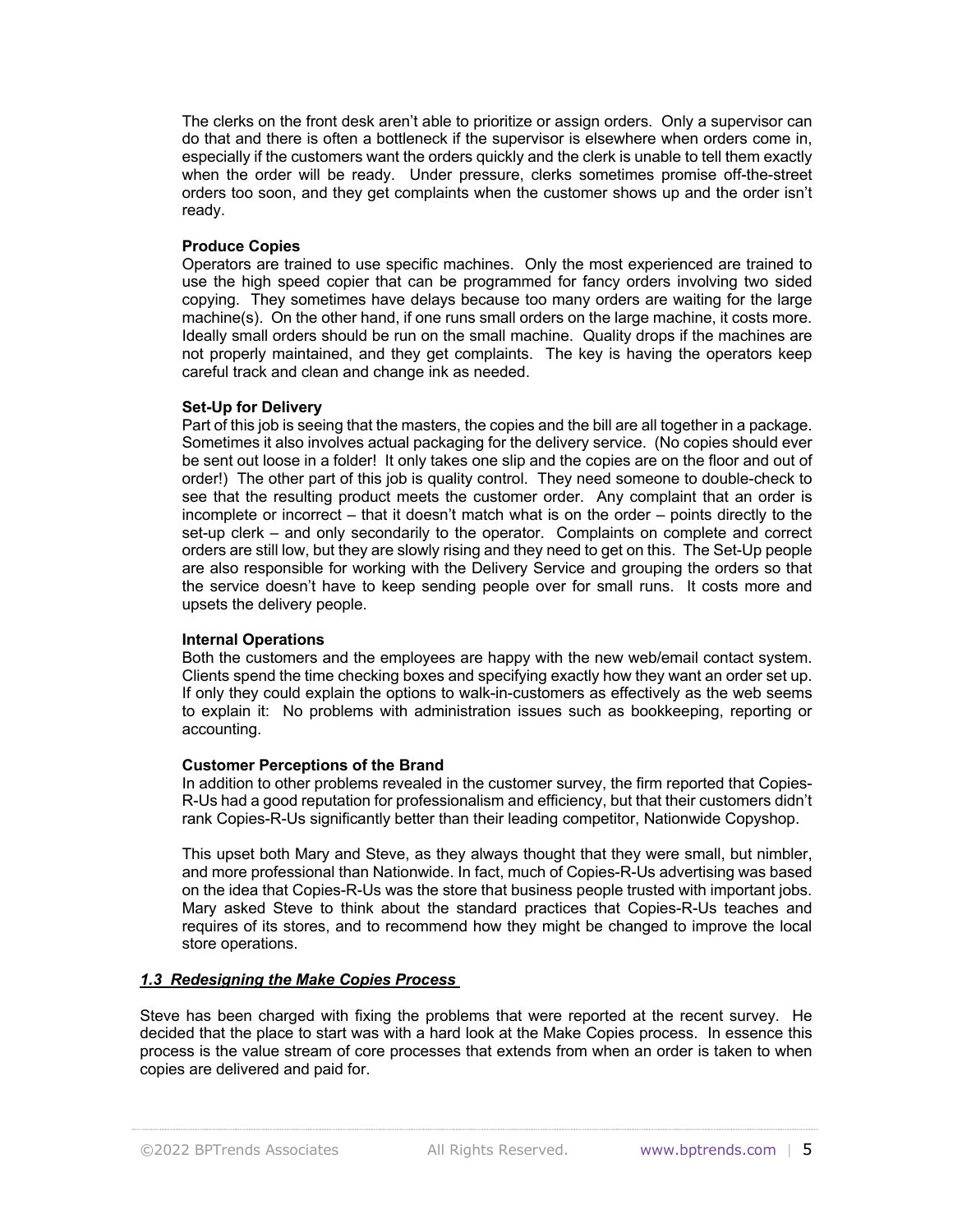Steve proceeded to assemble a Redesign Team. He assigned a variety of managers and employees from several stores to a redesign advisory committee, but to assure that the effort was concrete, he set up the actual redesign team at a specific store – the Waban, Massachusetts Copies-R-Us store. This team consisted of the staff daytime supervisor and several employees, plus an outside consultant, and two advisors from Corporate (one IT specialist and one HR specialist.) Steve suggested that the team begin by identifying an approach and, after surveying several approaches, the team decided to go with the BPTrends Associates (BPTA) approach to process redesign. The decision was based on the fact that the company seemed to face a number of different problems and BPTA seemed to offer a very comprehensive approach.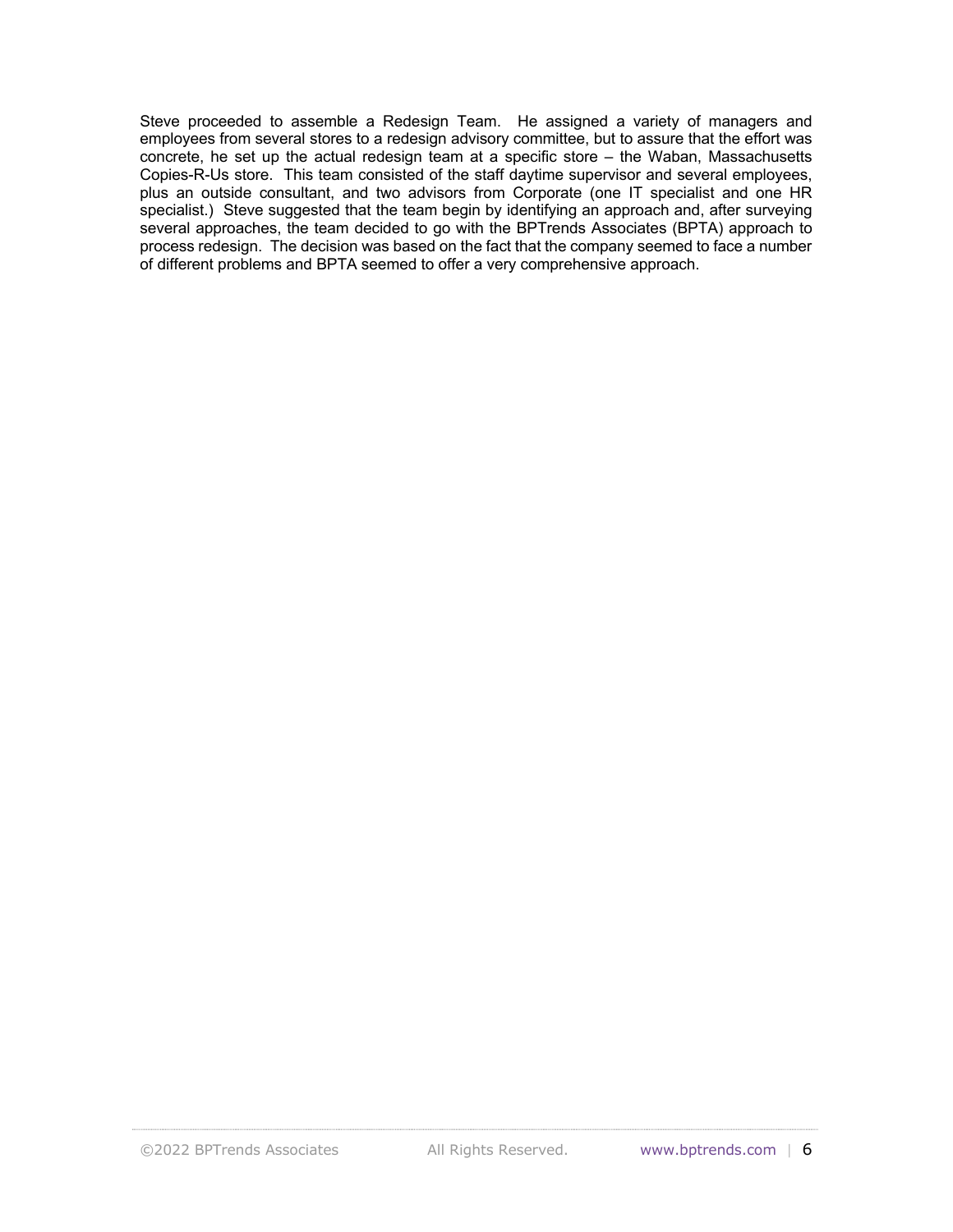# **2. The BPTrends Associates Process Redesign Methodology**

The BPTrends Associates Process Redesign Methodology has been developed over the course of the past two decades. The methodology is designed to help process practitioners analyze and solve complex process problems. It is a "best practices methodology" in the sense that it does not claim to reinvent process redesign, but strives, instead to structure an approach that will allow a practitioner to use all of the techniques available to solve problems in the most efficient manner. Thus, for example, the methodology recognizes values in Rummler's performance improvement approach, in Lean and Six Sigma, in the OMG's BPMN notation and in business rules. It employs techniques from each of these approaches, when and where appropriate.

In other words, BPTA posits that there are many approaches to business process problems, and that a good methodology ought to take a very broad view, identify all possible problems and then zero in on changes that will provide the biggest impact. Sometimes this will involve changing process flows or eliminating waste. Sometimes it will involve formalizing and improving decision making processes or working to improve product consistency. At other times it will involve changing employee performance, changing the way managers control business processes or automating selected tasks. Typically, a complex process will involve a combination of different approaches.

Figure 4 provides an overview of the BPTA approach to business process management. The center row focuses on improving specific business processes.



**Figure 4. The BPTrends Associates BPM Methodology**

The entire BPTA BPM Methodology encompasses a Business Process Architecture layer, a Process Redesign layer and a Resource Implementation layer, but in this case study we are going to largely ignore architecture and implementation issues and focus only on what is involved in redesigning a specific business process.

In a similar way, the BPTA Methodology considers both the redesign project (to the left of the bold vertical line) and the ongoing execution of the redesigned process. We will touch on execution, but only briefly. The main focus of this case study is on the five phases involved in analyzing and redesigning an existing business process.

©2022 BPTrends Associates All Rights Reserved. www.bptrends.com | 7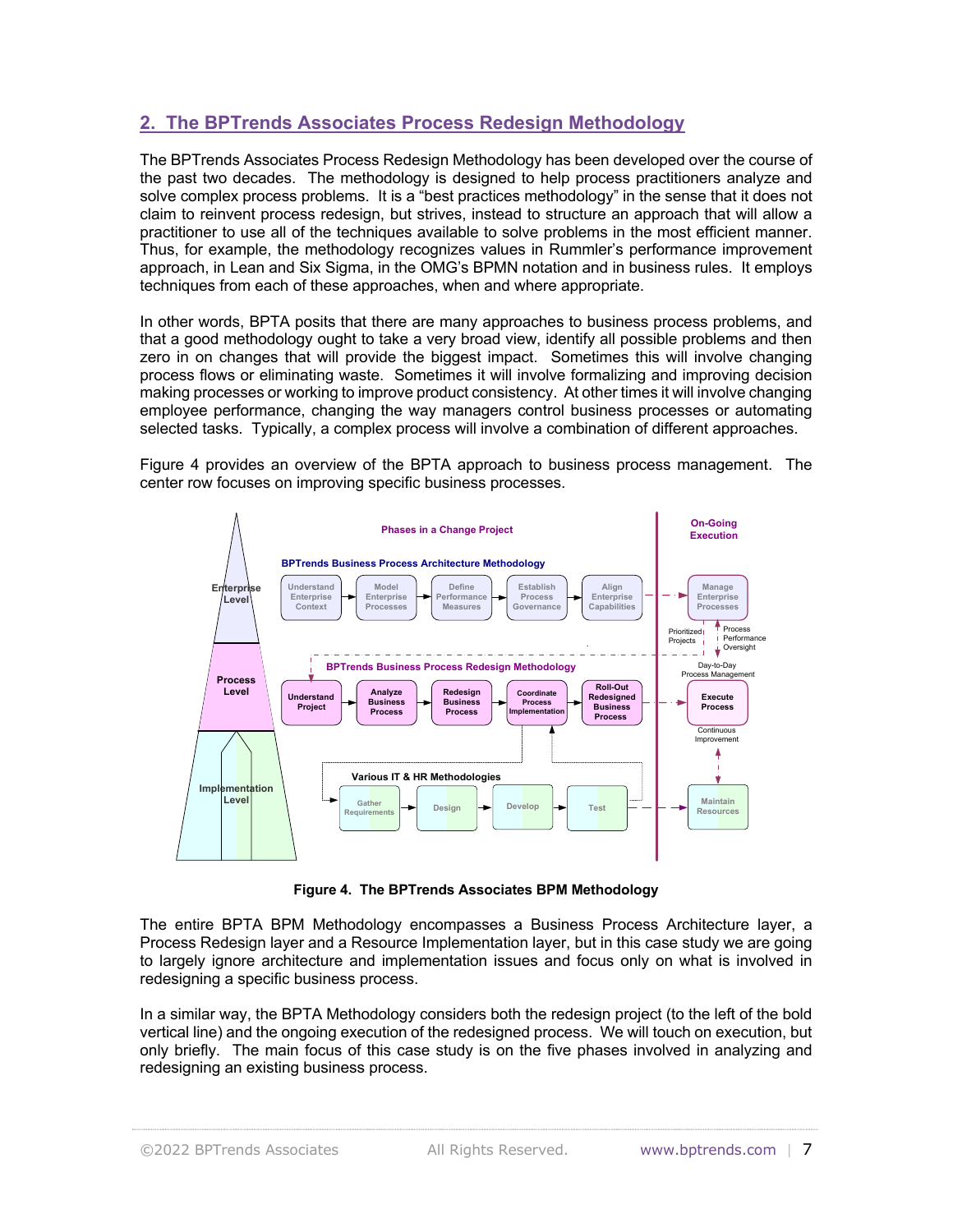# **3. Phase 1. Understand**

The Understand phase begins as soon as management makes a decision to redesign a business process and is undertaken by a sponsor, a project manager, and eventually a process redesign team. The phase ends when the team has prepared an initial description of the problem, a vision of a To-Be process, and a proposal for the scope of the probable analysis and redesign effort is submitted to senior management for approval.

### **3.1 An Overview of the Understand Phase**

Figure 5 identifies where **Understand** lies within the over redesign methodology, and then shows the specific activities within Understand and uses swimlanes to show who is involved in each activity. It also uses colors to suggest if the activity is primarily a project management concern, and analysis and design concern, or involves communication about the process redesign with other individuals.



**Figure 5. An Overview of the Understand Phase**

**Steps** 

**1.1.Plan the Project.** An initial project plan is created to conduct the Understand Project Phase. This includes the process goals, project objective, known issues and opportunities. A team from among process relationships is identified to participate in the analysis and design initiative.

**1.1.1 Understand Process Context.** To understand the context, the start and end of the process-in-focus, extract a view from the existing process architecture, or if architecture does not exist then list the sub-processes and lay out a process map (simple process icons- rectangles and arrows showing the process work flow). (Use Vision Statement Worksheet, Basic Process Diagram, and Simple Process Architecture Diagram, as needed.)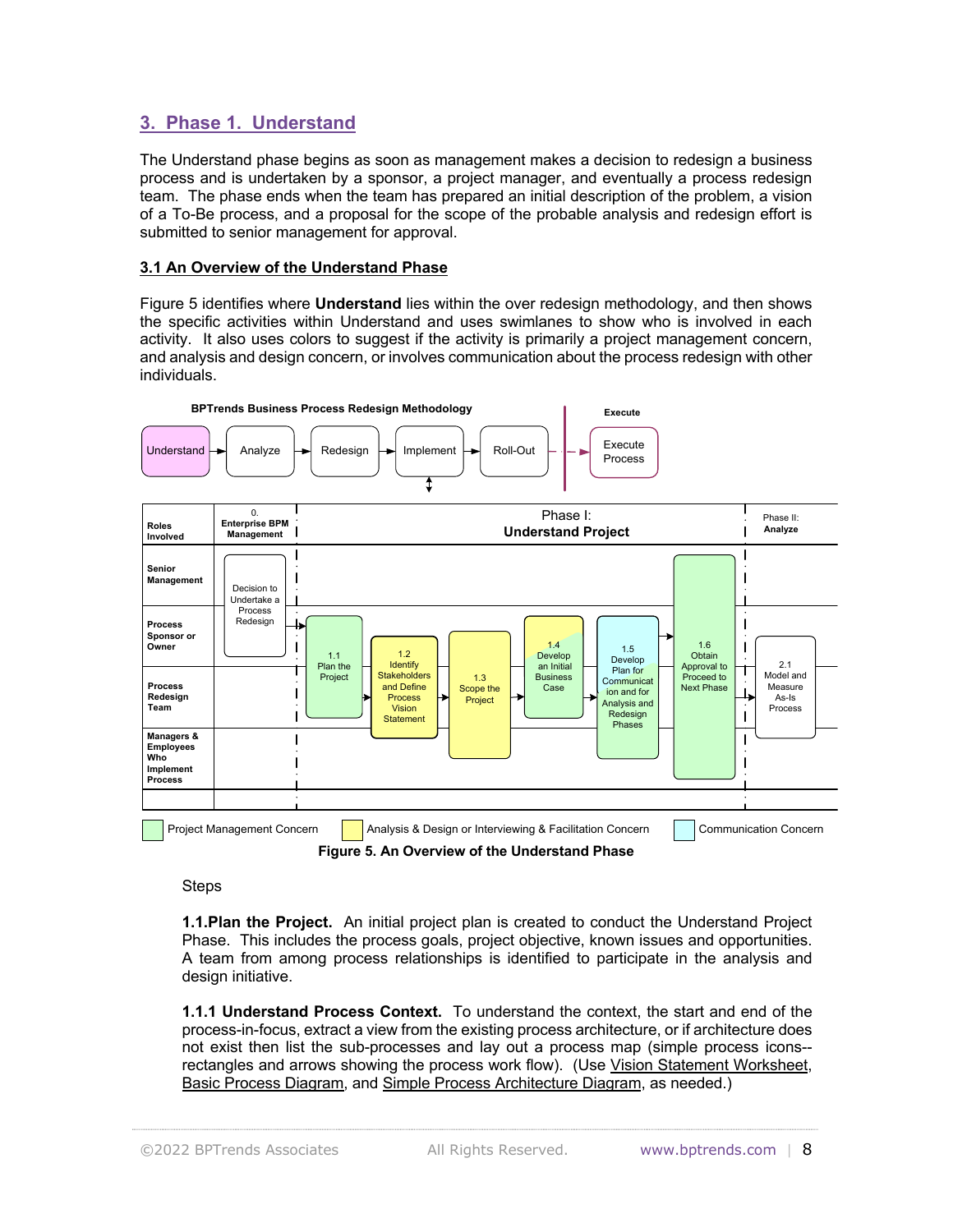### **1.2. Identify Relationships and Define Process Vision Statement**

**1.2.1 Identify Stakeholders and Other Relationships for Selected Process.** Identify all relevant relationships and then identify "key" relationships to formulate process vision. Stakeholders and Relationship entities are those who have vested interest in the success of the process performance. (Use Relationship Diagram and Relationship-Measures Worksheet as Needed.)

**1.2.2 Formulate Process Vision & Performances Indicators.** The vision describes the stockholders perspective of what the process should be in its future state ("begin with end in mind"). For each of the key relationships, identify future-state statements that would reflect their expectations. Extract a vision statement that summarizes all relationships entities' expectations (write in present tense). (Use Vision Statement Worksheet and Relationship-Measures Worksheet, as needed.)

Identify Key Performance Indicators (KPIs) for the process-in-focus. The KPI's are a measure by which a determination is made to ensure that the process is achieving the stated vision. (Use Relationship-Measures Worksheet and Scorecard Worksheet, as needed.)

### **1.3. Scope the Project**

**1.3.1 Create a Process Scope Diagram.** Gather information using the Inputs, Guides, Outputs and Enablers (IGOE) method. Start with Outputs first to ensure that inputs are not over specified. This scope represents a macro-level view of the process. Outputs are the end outcomes of the process; Inputs are those items that get "consumed" or "transformed" by the process; the Guides are the process reference that control/govern the process transformation; and the Enablers may be classified into three areas: Organizational Roles, Systems (IT and other Mechanisms), and Infrastructure such as facilities, hardware, communications etc. Also identify the Process Triggers, if appropriate. (Use Scope Diagram, Root-Cause Diagram, Relationship-Measures Worksheet, Problem Analysis Worksheet and Problem Analysis Checklist, as needed.)

**1.3.2 Conduct Process "Health Check" & Establish Scope.** Gather information about the problems on all aspects of the scope diagram: Inputs, Guides, Outputs and Enablers. This is typically done for the current state (as-is), however information is recorded for known/planned opportunities such as implementation of some new system. Considering the project objectives, constraints, and priorities, identify items on the Scope Diagram that will be in the scope of the process improvement for next phases in the methodology. (Use Scope Diagram and Analysis Planning Worksheet as needed.)

**1.4 Develop an Initial Business Case.** Start developing a business case driven by the gaps in process goals and project objectives. This should include vision elements, KPI's, problems and opportunities identified during the process scope, and "health check".

### **1.5 Develop Plan for Communication and Analysis and Redesign**

**1.5.1 Determine Human Change Program Approach.** If organizational roles are likely to be impacted, then an initial plan is needed to address potential considerations which include role profiles, skills and competencies, alignment of people to the roles. This specialized discipline needs Human Resource Organizational Design expertise. (Use Human Performance Problem Worksheet as needed.)

**1.5.2 Develop Communication Plan.** From the list of process relationships, identify groups that need to be communicated. The communication plan includes the message, mechanisms and frequency of delivery, schedule and assigned responsibility.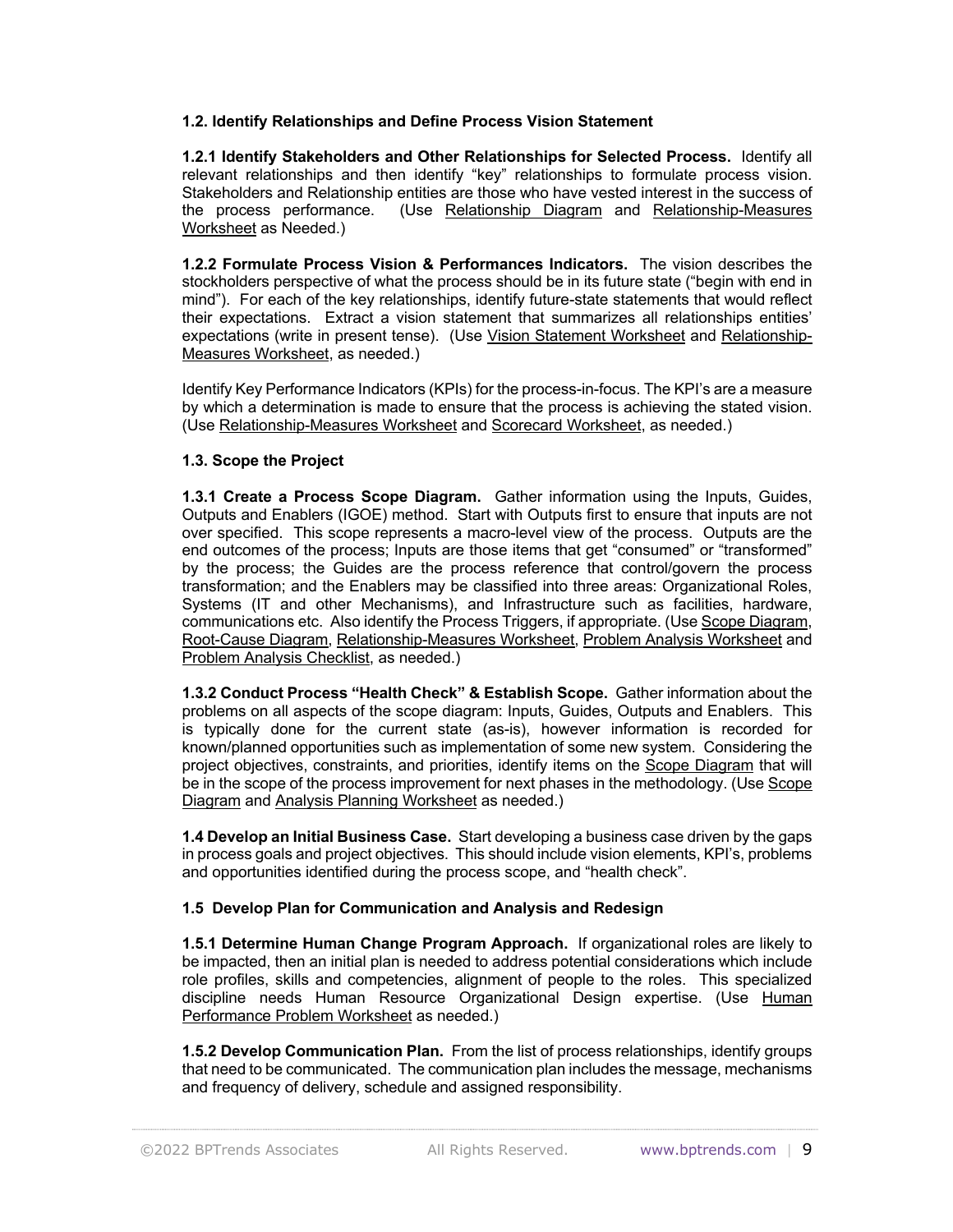**1.6 Obtain Approval to Proceed to Next Phase .** Update project plan, assigned post-Understand Phase assignments for agreed actions, obtain approvals for project/process sponsor and relevant relationship entities. Plan for Analyze Business Process Phase.

### *3.2 Structuring the Understand and Analyze Tasks*

Figure 6 illustrates the basic diagrams we use to help structure the Understand and Analyze Phases of a BPTA process redesign effort. It also shows the worksheets we may use. In many cases, we simply do the diagrams to get information that we then record on the worksheets and which we subsequently elaborate on the worksheets. Thus, for example, the Relationship Diagram is prepared to provide an overview of all of the relationship entities that have an interest in the success or failure of a given process-in-scope. Having identified those relationships, however we proceed to record the information on a Relationship-Measures Worksheet and then enter other information about how we would measure the success or failure of each relationship. The real outcome of the effort isn't the diagram, but the manual or automated worksheet with its more extensive information.



**Figure 6. Diagrams and worksheets used in Understand Phase of process redesign.**

Note in passing that BPTA uses worksheets as a way of teaching students about the kinds of information they should collect as they proceed through a redesign project. If a redesign team was using a software tool designed to support the BPTA methodology – which we recommend -- and created the diagrams in the software tool, and then added lists at various points, the team would have all the information required and would probably generate it, as needed, by generating tables from the software tool's repository. Thus, if the team used the tool, they would probably not need the worksheets that are used in classes.

Here is the way we usually use core diagrams and worksheets during the Understand phase of a project:

0. We usually do not need to define a vision for the organization-in-scope, since it usually already exists. What we do need to do is be sure we understand what management thinks it is trying to achieve by means of the organization-in-scope, or the process-in-scope. We record it on a Vision Statement Worksheet.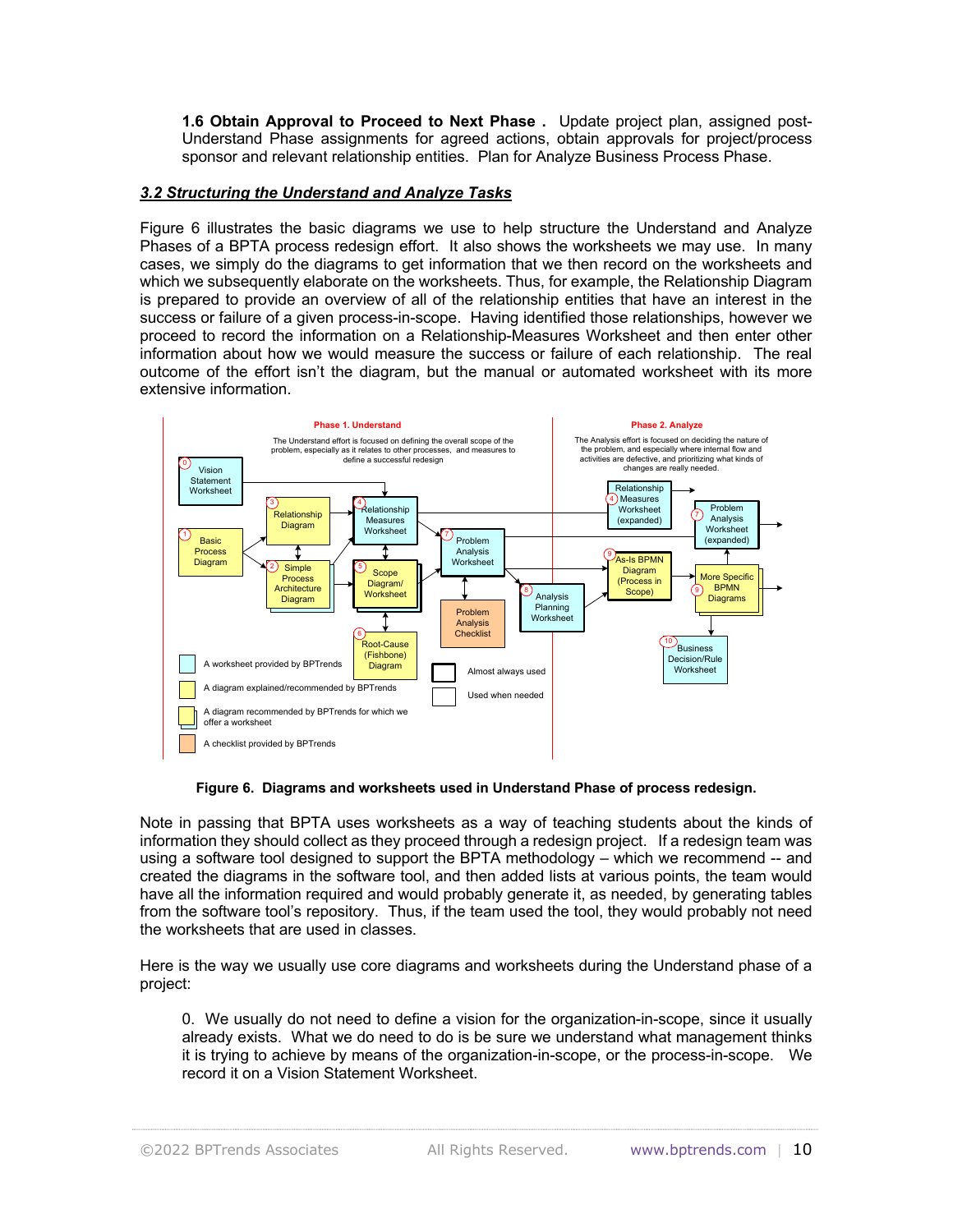1. We do the Basic Process Diagram just to be sure that we all agree on the name of the process, its key inputs and outputs, and when it begins and ends.

2. We then define the Organization-in-scope and identify other processes that occur within the Organization-in-scope that are of similar granularity to the process-in-scope. We record this information on a Simple Process Architecture Diagram.

3. We proceed to define the entities or relationships that interact with the process-in-scope and identify some of the things the entities provide the process and that they get from the process. We record this information on a Relationship Diagram.

4. The Relationship Diagram leads directly to our initial entries on the Relationship-Measures Worksheet, on which we record measures that will let us know how we will evaluate the health of each relationship with the process-in-scope

5. Next we prepare the Scope Diagram, which shows how the process-in-scope interacts with external stakeholders, internal relationships and other processes that occur within the organization-in-scope. At the same time we identify where there are problems in the way the existing process-in-scope interacts with the relationships and processes it interacts with. We also explore the measures we might use to determine if the interaction is occurring in an acceptable manner. Eventually, this results in a more definitive statement of the exact scope of the process improvement project we propose to undertake.

As the Scope Diagram is created, additional relationships and processes that interact with the Process-in-scope are sometimes identified. In each case we ask what are their expectations of the process or in what the process-in-scope needs from them and how we would decide if the process was succeeding in satisfying these needs or receiving what it needs from them. We add these additional relationships and processes to the Relationship-Measures Worksheet.

6. If we need to explore any of the problems we encounter as we create our Scope Diagram, we might develop a Root-Cause (or Fishbone) Diagram, which works backwards to explore the causes of problems.

7. The Problem Analysis Worksheet, captures the problems we identified on the Scope Diagram and links them to measures we will use to let us know if we have eliminated the problems we identified on the Scope Diagram.

8. In some cases we will identify too many problems to fix in a single project effort. In other cases, we will identify possible problems that we know we will need to define in more detail. All this information is captured on the Analysis Planning Worksheet, which basically lays out the tasks we will need to accomplish during the Analyze Phase of the project in order to be ready to think about how we might improve or redesign the As-Is process. Some teams prepare this as part of the Understand phase, since it prepares them to explain to management what they hope to do in the Analysis Phase. Most wait to do this till they are in the Analysis Phase and use it as a way to kick-off that Measure & Evaluate activity (4.2).

9. Once in the Analysis Phase, the team begins to gather data and to explore the internal activities that make up the process-in-scope. We do this by creating a Process Flow (BPMN) Diagram. Once we have prepared a high level BPMN diagram, we may choose to generate additional diagrams to define the internals of various subprocesses. We can drill down to any level of detail we need to, but should avoid any unnecessary analysis. The goal is not to understand how everything works, but to understand what we need to, to solve problems and improve the process-in-scope.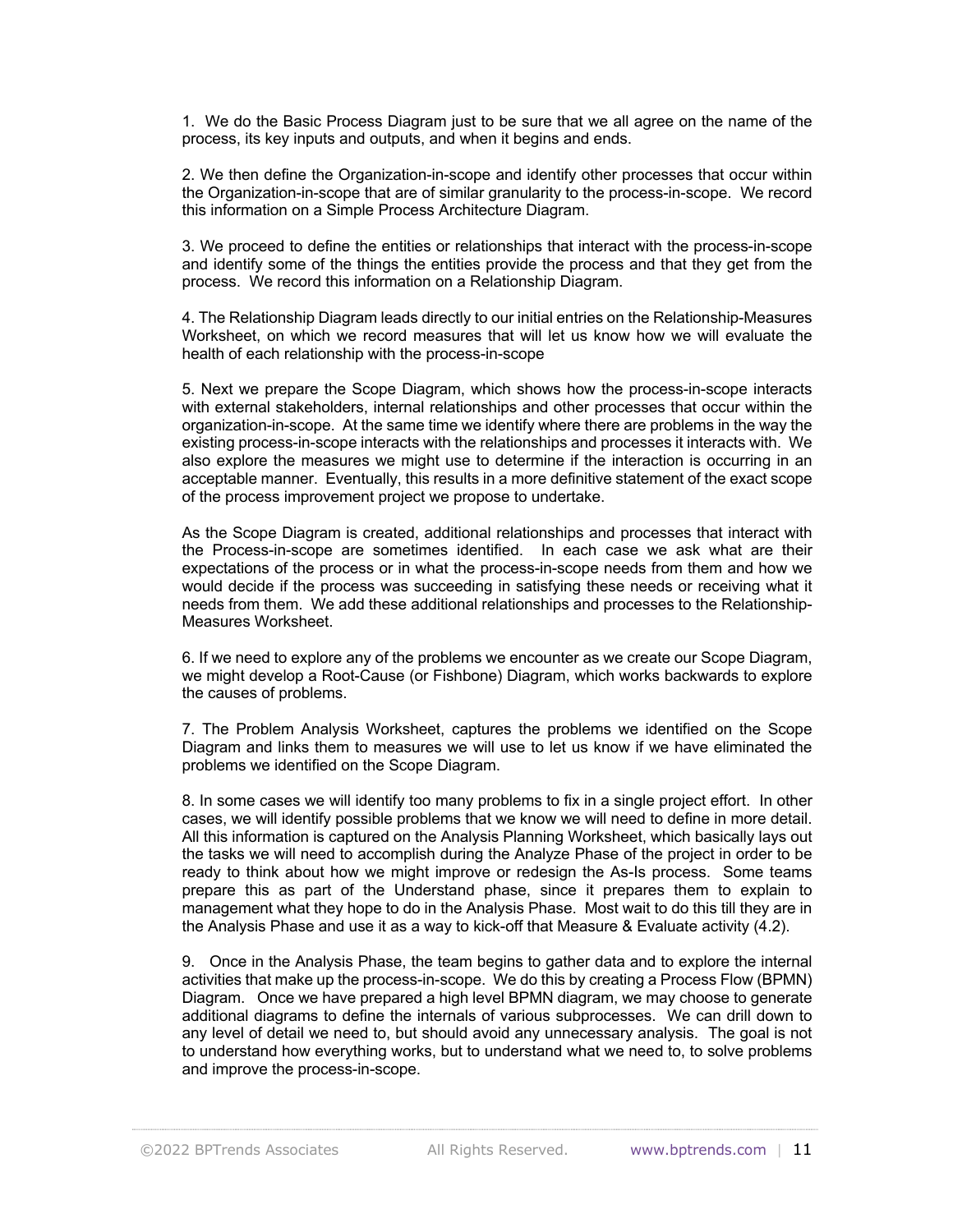10. One way to avoid unnecessary BPMN diagramming is to use the Business Decision/Rules Worksheet to define how decisions are taken. If you arrive at a subprocess or activity that involves making a decision, defining the business rules that generate the decision is usually easier than trying to define the steps or tasks in the decision process.

As you learn more in the Analysis Phase, you will want to update or extend the Relationship Measures Worksheet and the Problem Analysis Worksheet.

A different way of summarizing this overview is shown in Figure 7. In essence, BPTA uses five core diagrams in process redesign: a Basic Process Diagrams, a Simple Process Architecture Diagram, a Relationship Diagrams, a Scope (or IGOE) Diagrams, and various BPMN Process Flow Diagrams.



**Figure 7. Core Process Redesign Diagrams**

The diagrams are usually created in the order suggested above, moving from left to right. Information from earlier diagrams is often used in the creation of later diagrams, although there is no precise relationship between the successive diagrams, and each emphasizes slightly different aspects of a process.

We have colored the process-in-scope yellow in the figure above. Note that the Relationship and Scope diagrams are mostly focused on how the process-in-scope relates to things outside the process while the flow diagram is primarily focused on the internals of the process-in-scope.

The Simple Process Architecture Diagram pictures the organization-in-scope and defines all of the processes within the organization-in-scope that are of approximately the same granularity as the process-in-scope. (We will consider this issue in more detail when we consider the Simple Process Architecture Diagram.)

### **3.3 Some Examples from the Copies-R-Us Effort**

We can not consider every step or activity from the Copiers-R-Us Understand effort, but we can mention some of the more interesting steps to illustrate what the redesign team did.

# *3.3.1. The Copies-R-Us Vision Statement for the Stores*

The process improvement team started by reviewing documents that the Stores Management Committee had produced in earlier meetings and recorded their understanding of the vision, mission and goals for the Copies-R-Us stores on the Vision Statement worksheet pictured in Figure 8.

©2022 BPTrends Associates All Rights Reserved. www.bptrends.com | 12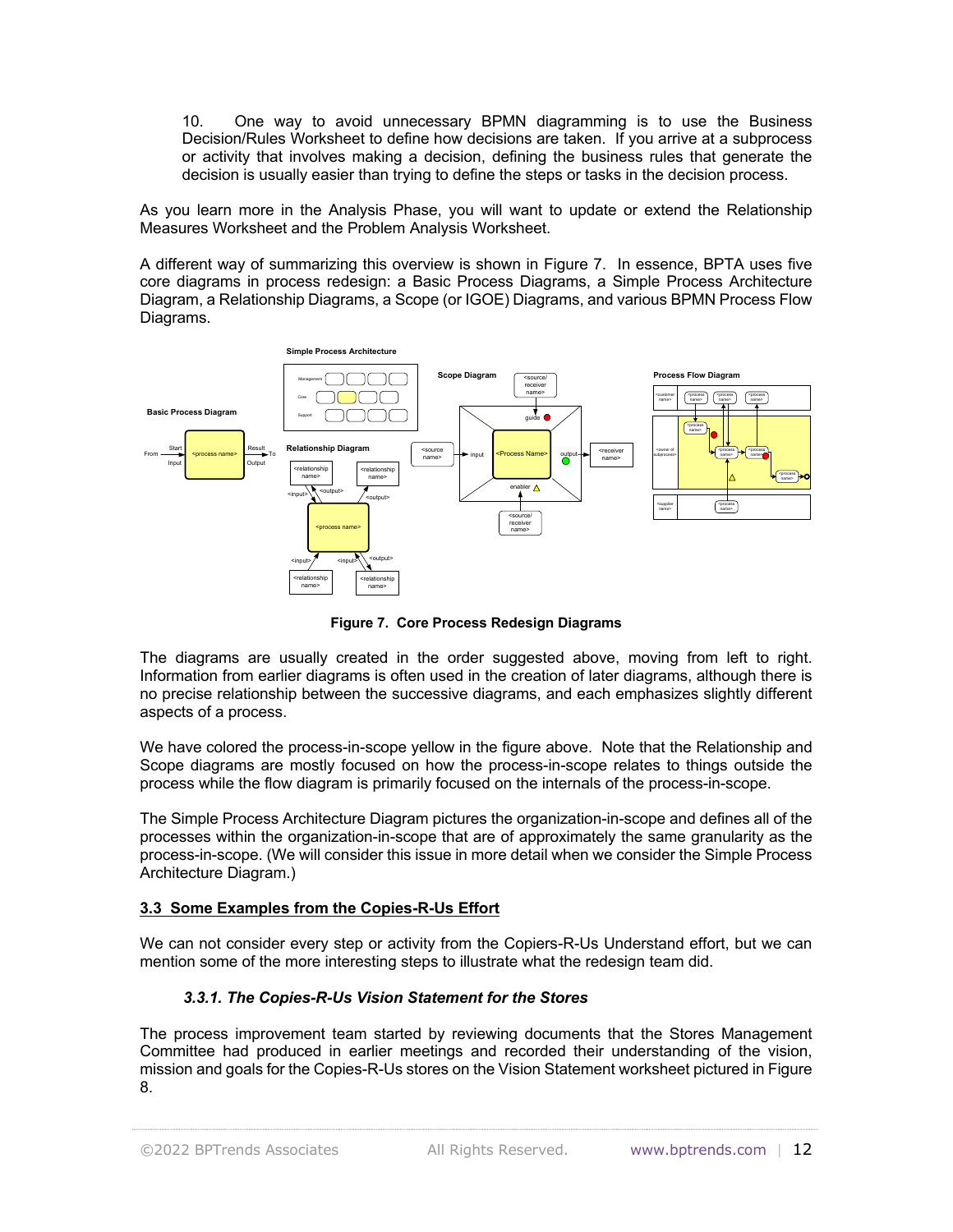| <b>Copies-R-Us Store</b><br>Organization/Value Chain(*):<br>Analyst:<br>Vision: What Does This Organization(*) Seek to Accomplish:                                                                                                                                                                                                                                                 |  |  |  |
|------------------------------------------------------------------------------------------------------------------------------------------------------------------------------------------------------------------------------------------------------------------------------------------------------------------------------------------------------------------------------------|--|--|--|
|                                                                                                                                                                                                                                                                                                                                                                                    |  |  |  |
|                                                                                                                                                                                                                                                                                                                                                                                    |  |  |  |
| We exist to provide customers with copying and materials production services.                                                                                                                                                                                                                                                                                                      |  |  |  |
| (* A Vision ought to describe what a value chain seeks to accomplish. If the organization has more than one value chain, then do a separate vision statement for each chain.)                                                                                                                                                                                                      |  |  |  |
| Vision: What Does The Process-In-Scope Seek to Accomplish:                                                                                                                                                                                                                                                                                                                         |  |  |  |
| Copies-R-Us stores will offer the best possible service in the shortest possible time to<br>businesses and individuals. We expect that our satisfied customers will allow the<br>firm to grow and ultimately open branches in other areas of this city and nearby<br>cities.                                                                                                       |  |  |  |
| Goals/Objectives: Refine the Vision with Selected Specifics (Highest Priority KPIs)                                                                                                                                                                                                                                                                                                |  |  |  |
| • Have satisfied customers (Less than 2% complaints)<br>• Offer the fastest service (95% of customers say you are fastest)<br>• Generate the highest quality work (Less than 2% complaints about quality)<br>Generate 25% profit on all jobs<br>• Grow managers who will eventually manage operations at new locations (90% of managers<br>for new sites from internal promotions) |  |  |  |

### **Figure 8. Copies-R-Us Mission-Vision Statement for a Store**

### *3.3.2 Defining the Scope of the Process to Be Studied*

One important thing any process change team needs to do is to determine the overall scope of their effort. To put limits on the effort they need to do two things: Define the organization-in-scope, and then, within that organization, define a process-in-scope.

One could imagine a group focusing on the entire Copiers-R-Us organization – the corporation as well as its various stores – and considering all the processes and problems occurring anywhere in the organization. In reality, unless we had an organization that was relatively mature as concerns process management, that effort would be very large and confusing and potentially a political minefield.

In the case of Copies-R-Us, Steve Lowe, working with the process redesign team and an outside process consultant, Roger Wright, decided to focus on the Copies-R-Us stores and the Make Copies process.

### **3.3.3 A Basic Process Diagram for the Make Copies Process**

Within a store, the process redesign team decides to initially focus on what everybody termed the "Make Copies" process – in effect a value stream of core processes that involved everything from taking orders to handing finished copies to customers. To formalize this choice, Roger Wright prepared a Basic Process Diagram. (See Figure 8.)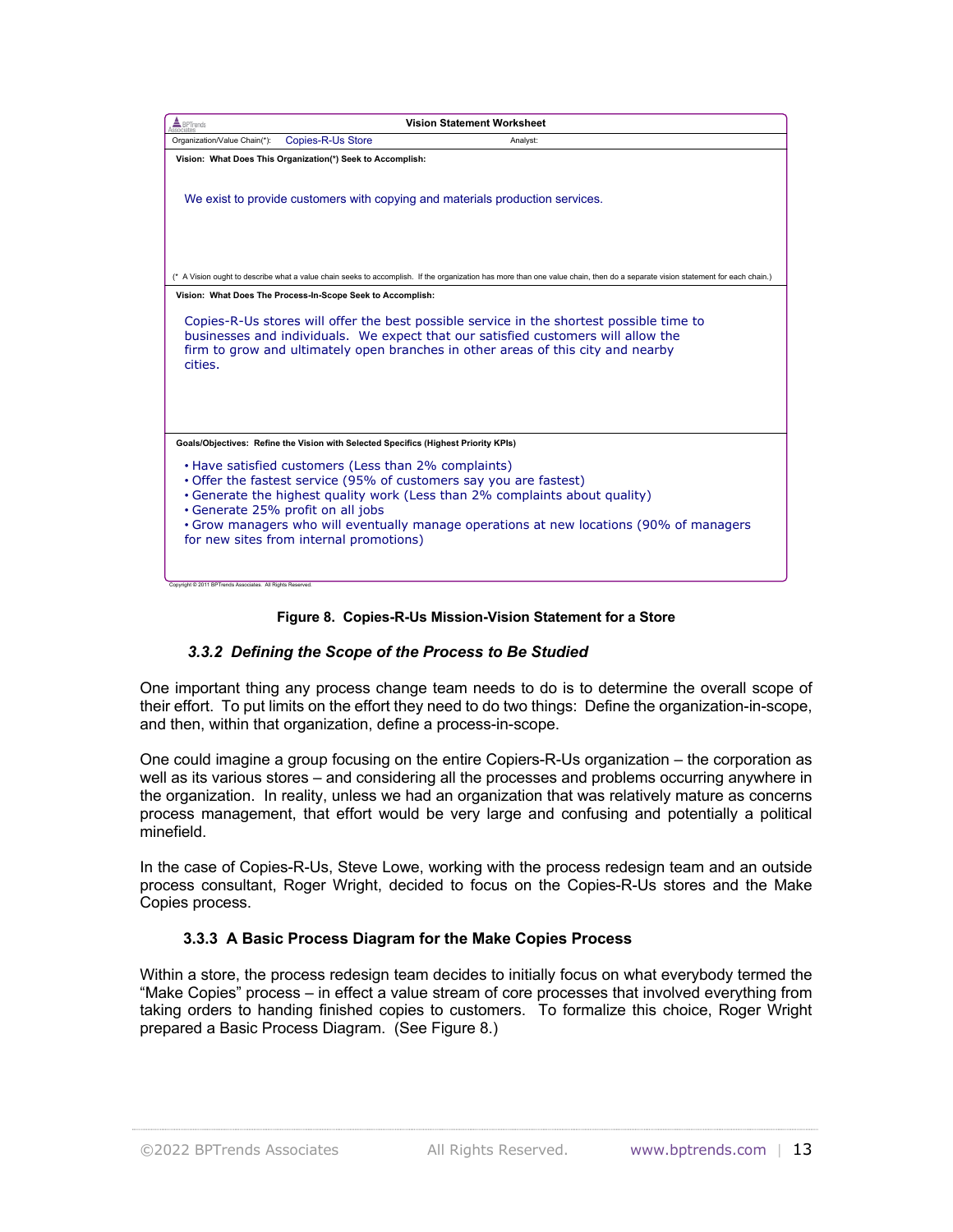

**Figure 9. A Basic Process Diagram for Make Copies**

A process transforms inputs into outputs. In this case the Make Copies process transforms a manuscript or an original document of some kind into a set of copies, perhaps bound in some way. There may be other inputs and outputs but the two we picture in Figure 7 provide a good idea of what the Makes Copies process does.

Another way to characterize a process is to say it starts when some event occurs, and runs until some other event occurs. In this case, the event that starts the process is a customer contacting the process – either by coming into the store or sending and email – and requesting copies. In a similar way, the process ends after the Make Copies process receives a payment and closes the account created when the order to make copies was initiated. We always show key inputs and outputs on the basic diagram. We often show, in addition, the starting and ending events – and put them slightly above the process box to the left and the right, as shown in Figure 6.

# **3.3.4 Defining a Simple Process Architecture**

The information about processes that was captured in the Organization Diagram, in Figure 2, is also shown by means of a Simple Process Architecture Worksheet, which is pictured as Figure 10. The Simple Process Architecture Worksheet should only show processes that are within the scope of the organization on which you are focused. It is not to be confused with a comprehensive process architecture covering all store activity. In this case we said that we are focused on a store, and not the corporation, as a whole, so we are only interested in processes that are executed within a store.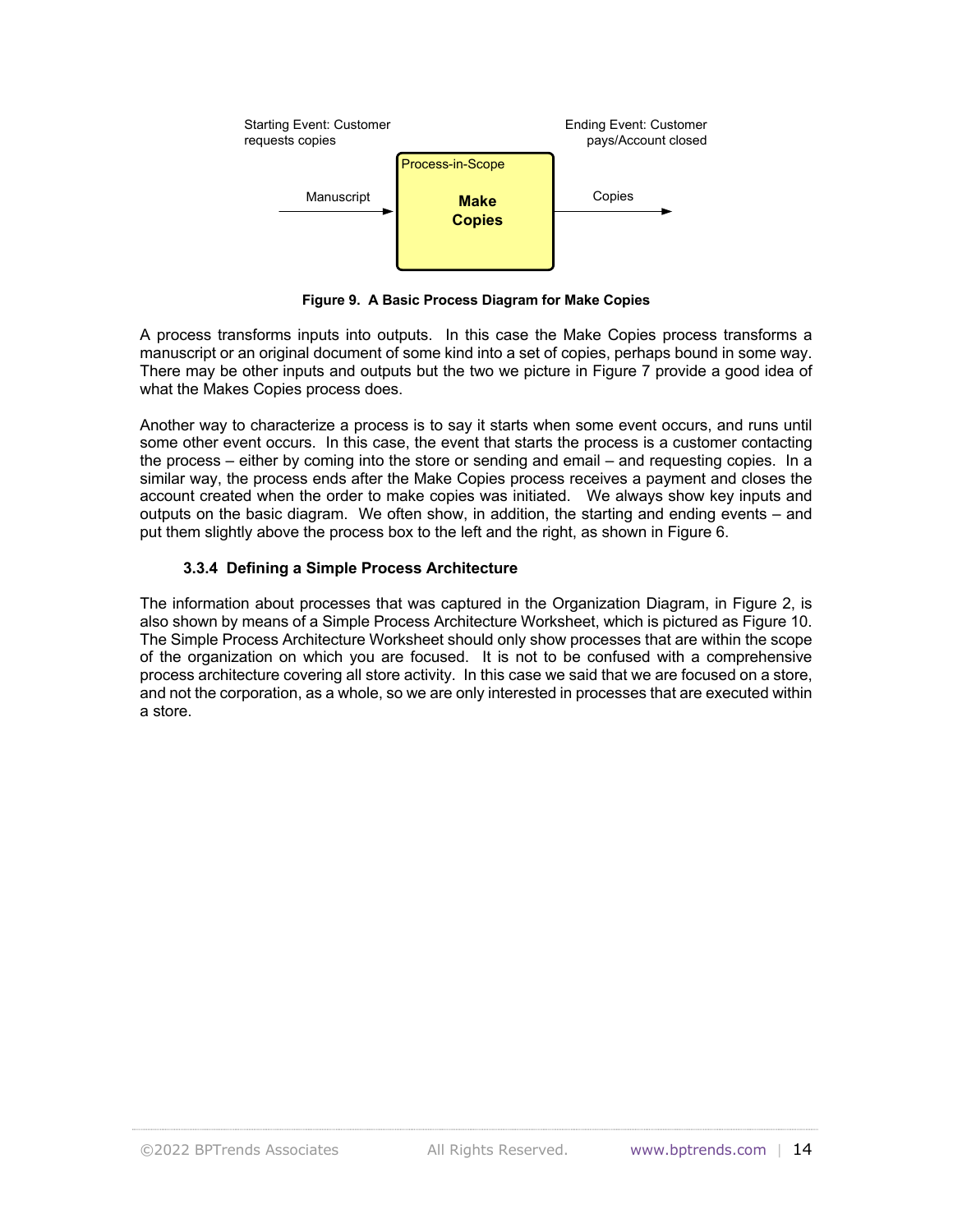

**Figure 10. Level 1 Processes in a typical Copies-R-Us store.**

### **Architecture Frameworks**

There are a number of architecture frameworks, as for example, the Supply Chain Council's SCOR framework, the eTOM framework used by telecom organizations, the COBIT and ITIL frameworks used for IT architectures and the APQC's various frameworks. If the organization in question already has some relationship with an organization with a framework, this may provide a ready source for a simple architecture.

# *3.3.5 Developing a Relationship Diagram*

In addition to determining the other processes that occurred at the stores, the team also asked if there were any important interactions between the process and relationships or processes that might help define how the process-in-scope is to be judged. To record that information they then developed a Relationship Diagram.

The Relationship Diagram is not, strictly speaking, an elaboration of the Basic Process Diagram. The Basic Process Diagram maintains a clear distinction between things external to the process and things that occur within the process, while the Relationship Diagram does not. The processin-scope can have relationships with individuals, organizations, or other processes that have a vested interest in the success of the process-in-scope. External stakeholders are typically individuals or groups outside the scope of the process that give or expect something from the process-in-scope. A customer is an external stakeholder. Internal stakeholders are individuals or groups that participate in the process, but also expect things from the process. Managers and employee are examples of internal stakeholders.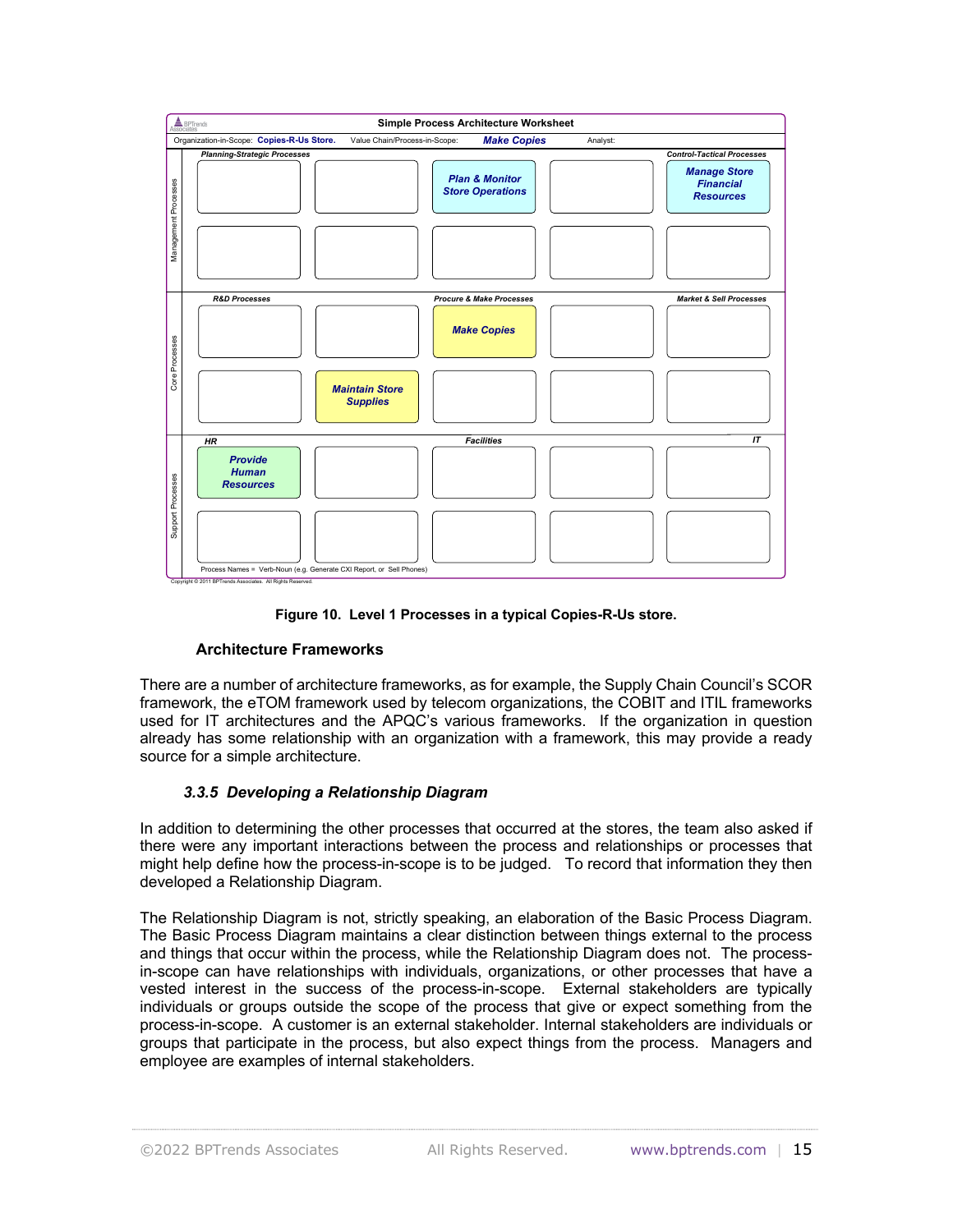Figure 11 gives you an idea of some of the questions the process team might ask as they consider whether individuals, groups or processes might have a relationship to the process-in-scope.





As they talked about the various possible relationships that are directly involved and their interests, Steve and Roger gradually arrived at the Relationship Diagram that is shown in Figure 12.



**Figure 12. Relationship Diagram for Make Copies process.**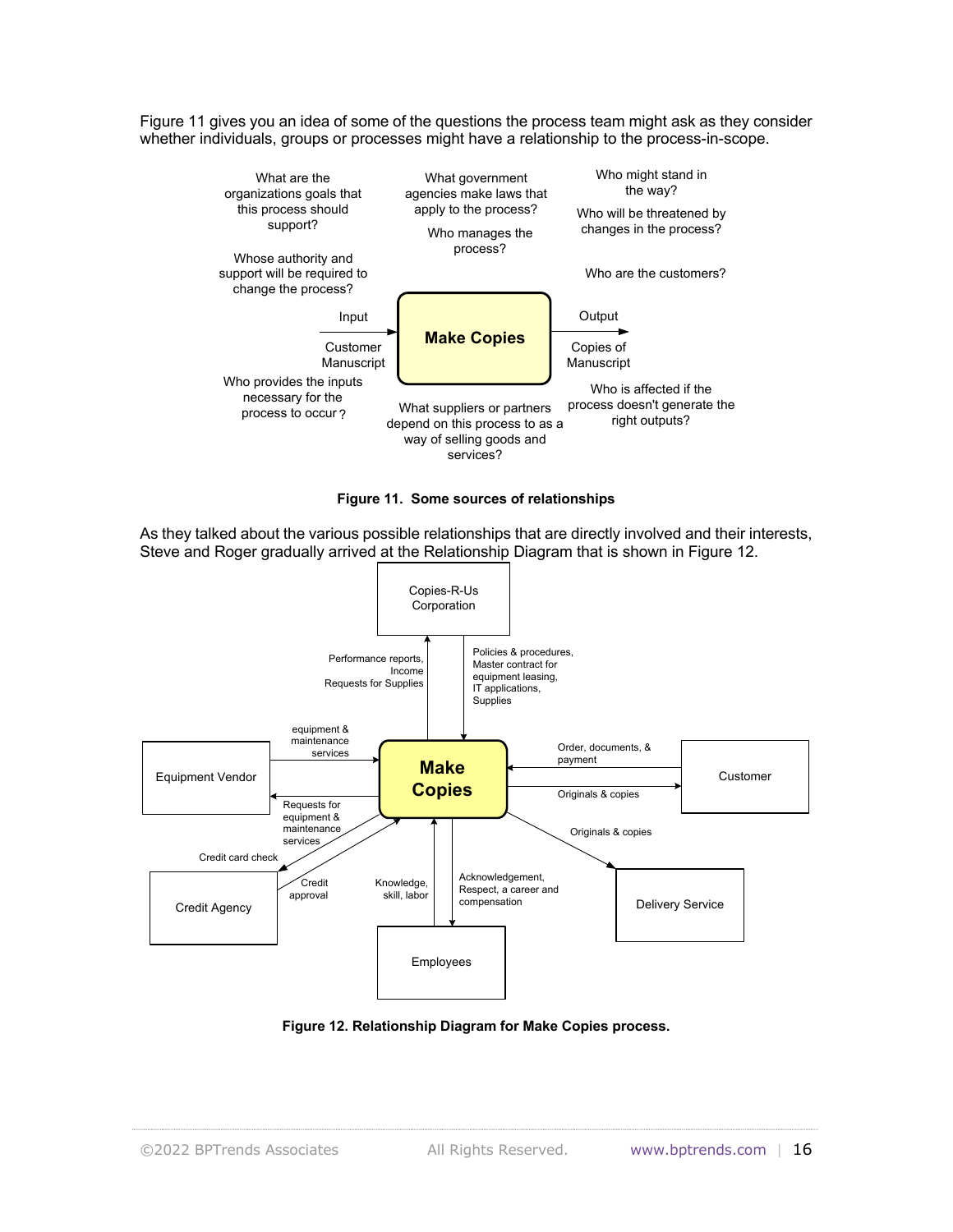# **3.3.6 The Stakeholder-Measures Worksheet**

The key information about the various people, organizations or processes that have relationships with a process-in-scope is recorded on the Stakeholder-Measures-Worksheet shown as Figure 13.

| <b>A</b> BPTrends                                        | Stakeholder-Measures Worksheet                     |                                                 |                                                          |
|----------------------------------------------------------|----------------------------------------------------|-------------------------------------------------|----------------------------------------------------------|
| Project:                                                 | Analyst:                                           |                                                 |                                                          |
| Organization-in-Scope<br>Process In Scope:               |                                                    |                                                 |                                                          |
| Stakeholder                                              | What does the stakeholder get from the<br>process? | What are the process KPIs for this stakeholder? | What are the Process Objectives for this<br>Stakeholder? |
|                                                          |                                                    |                                                 |                                                          |
|                                                          |                                                    |                                                 |                                                          |
|                                                          |                                                    |                                                 |                                                          |
|                                                          |                                                    |                                                 |                                                          |
|                                                          |                                                    |                                                 |                                                          |
|                                                          |                                                    |                                                 |                                                          |
|                                                          |                                                    |                                                 |                                                          |
|                                                          |                                                    |                                                 |                                                          |
|                                                          |                                                    |                                                 |                                                          |
|                                                          |                                                    |                                                 |                                                          |
|                                                          |                                                    |                                                 |                                                          |
|                                                          |                                                    |                                                 |                                                          |
|                                                          |                                                    |                                                 |                                                          |
|                                                          |                                                    |                                                 |                                                          |
|                                                          |                                                    |                                                 |                                                          |
|                                                          |                                                    |                                                 |                                                          |
|                                                          |                                                    |                                                 |                                                          |
|                                                          |                                                    |                                                 |                                                          |
|                                                          |                                                    |                                                 |                                                          |
| Convright @ 2011 RPTrands Associates All Rights Reserved |                                                    |                                                 |                                                          |

(See artifact re. Stakeholder Diag.)

#### **Figure 13. Relationship-Measures Worksheet**

#### *3.3.7 Some Additional Problems with the Operation of the Store*

The Waban, Massachusetts process redesign team, working with the consultant, Roger Wright, proceeded to ask a lot of questions at their store. They asked managers and employees about the problems they faced. For two weeks they gathered data by looking at complaints that had been submitted, by observing the processes and by arranging to interview customers. They used this information to prepare a Scope Diagram and, later, a flow diagram. And they recorded this information on both the Relationship-Measures Worksheet, and then on the Problem Analysis Worksheet.

The team noted that "established customers," who have established credit with the store, had few complaints about estimates and prices. They know how to use the company's website (or in some cases send emails) to order a job. They are usually more knowledgeable about what they want and check options on the website to indicate what they require. In a few cases, a Front Desk Clerk must call to check on some specific detail before the order can be processed.

"Off-the-street customers," on the other hand were usually less familiar with the options offered, and it took more time to explain paper quality, types of bindings, and so forth. An off-the-street customer talks with the Front Desk Clerk, the clerk fills out the order form, then goes over it with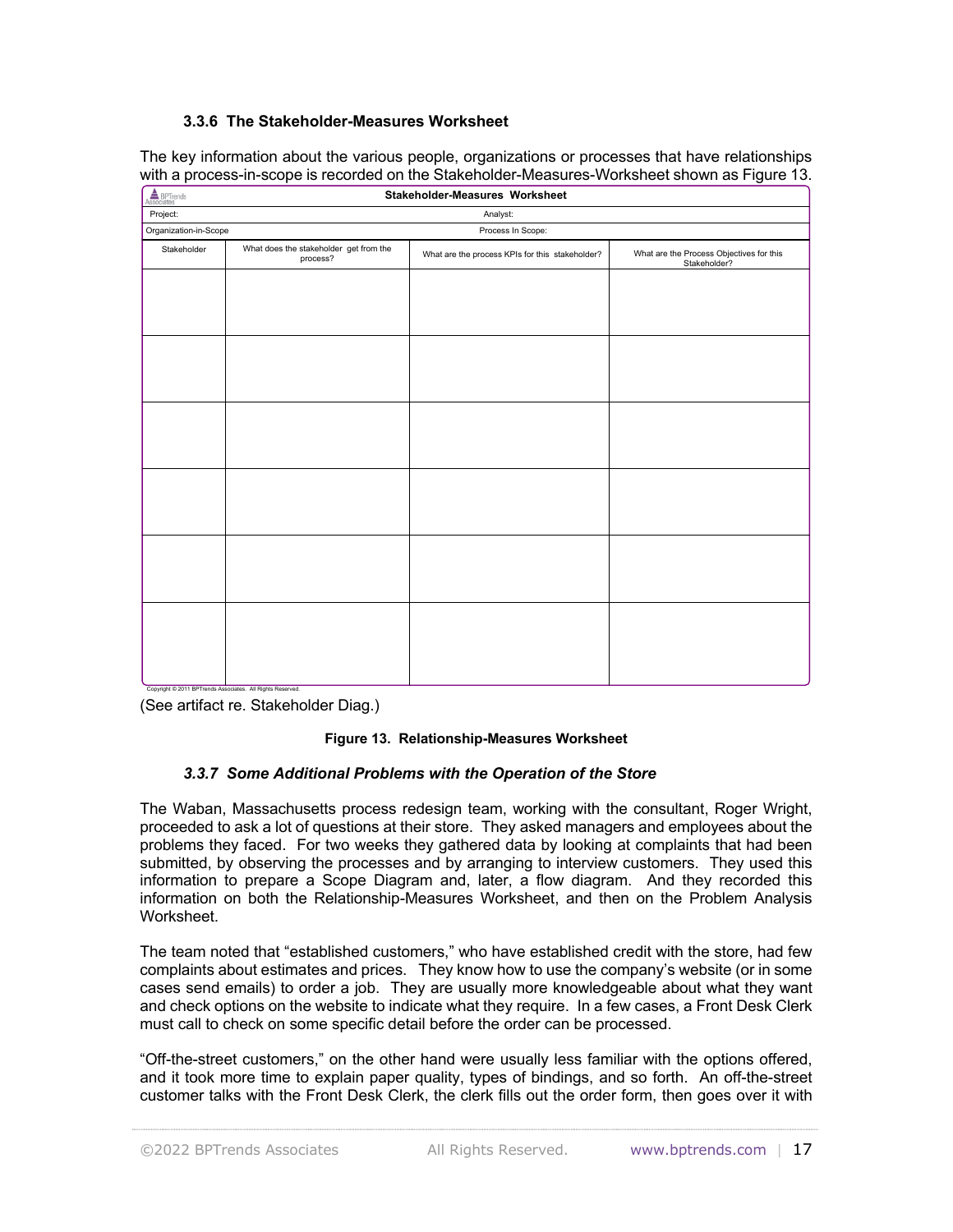the customer and requires the customer to sign it. On orders of less that \$500, no initial credit needs to be established. For orders for more than \$500, a credit card check for the amount must be "tried" before the order is approved, or a check must be provided in advance.

Either type of customer may request that the order be delivered. In the case of off-the-street customers, an order that is to be delivered must be prepaid.

Front Desk Clerks are asked to try to identify repeat customers and customers obviously representing companies and to ask them about becoming Established Customers. Data shows that stores with more Established Customers get more business. The stores would like the Corporation to change the order tracking software that the Corporation's IT group prepares and puts on the store PCs so that it could print out a list of possible customers for sales campaigns, but so far it's been left to the stores to identify and recruit their own Established Customers.

When an order is taken, a pick-up or delivery time is agreed. This is the time and day at which the order will be at the Front Desk, ready for pickup, or when it will be delivered by the delivery service.

The Front Desk Clerk must define exactly what must be done, calculate the cost of each item, and tell the customer what the order will cost and when the order will be ready. The latter requires some knowledge of how many jobs are in shop at the moment, and on how quickly the customer wants the order.

The Corporation keeps data on all stores. Thus, they know that on average, 2% of orders are late, and that 2.5% of the orders are incorrect in some detail. Individual stores track their own results and can see if they are above or below average. At the moment, the Waban store is delivering about 6% of its orders late and 6% of its orders imperfect according to the reports of the Front Desk Clerks.

Once an order is taken, a supervisor must assign the order to an operator and assign a priority to the order. (Priorities include – First, Today, and ASAP.) The supervisor often works the front desk, in effect functioning as the Front Desk Clerk, and in that case the supervisor can both take the order and assign it. Otherwise, the Front Desk Clerk must place the orders in a tray, and then explain them to the supervisor when he or she is available to assign orders.

Each Copies-R-Us store has three types of copiers. One is a large, high-speed copier that is best for large, complex jobs. It can do either color or black and white. One is a color copier. One is a black and white copier. It is more expensive to use a color copier for a black-and-white run and this should be avoided. There are separate machines for punching, cutting paper to special sizes, binding and stapling. Some stores have many machines of each type, but small stores normally have one large copier, and two color and black and white copiers.

Operators who can do simple jobs well are easy to find. More complex jobs, however, require attention to detail and care in ordering the sequence of events required. Back-to-back pages, for example, require that the pages be put in order for two runs (odds and evens) and that blank pages be inserted to assure that certain pages start on the right-hand side, etc. It's easy to mess up and costly. So, good operators are not easy to find. Moreover, it's apparently hard to hold on to good operators once they are found. Most of the Copies-R-Us store owners complain about the high employee turnover they experience.

Local store operators have often requested that the Corporation provide a training class for operators. They have also requested that they provide better procedures manuals for both the Front Desk Clerk and the Operators. The Corporation says it will do this, but has not yet been able to do it.

Each store has two shifts, a day shift and a night shift. A day shift supervisor who sees that lots of priority jobs are building up, can suggest to the owner that additional operators be called in for the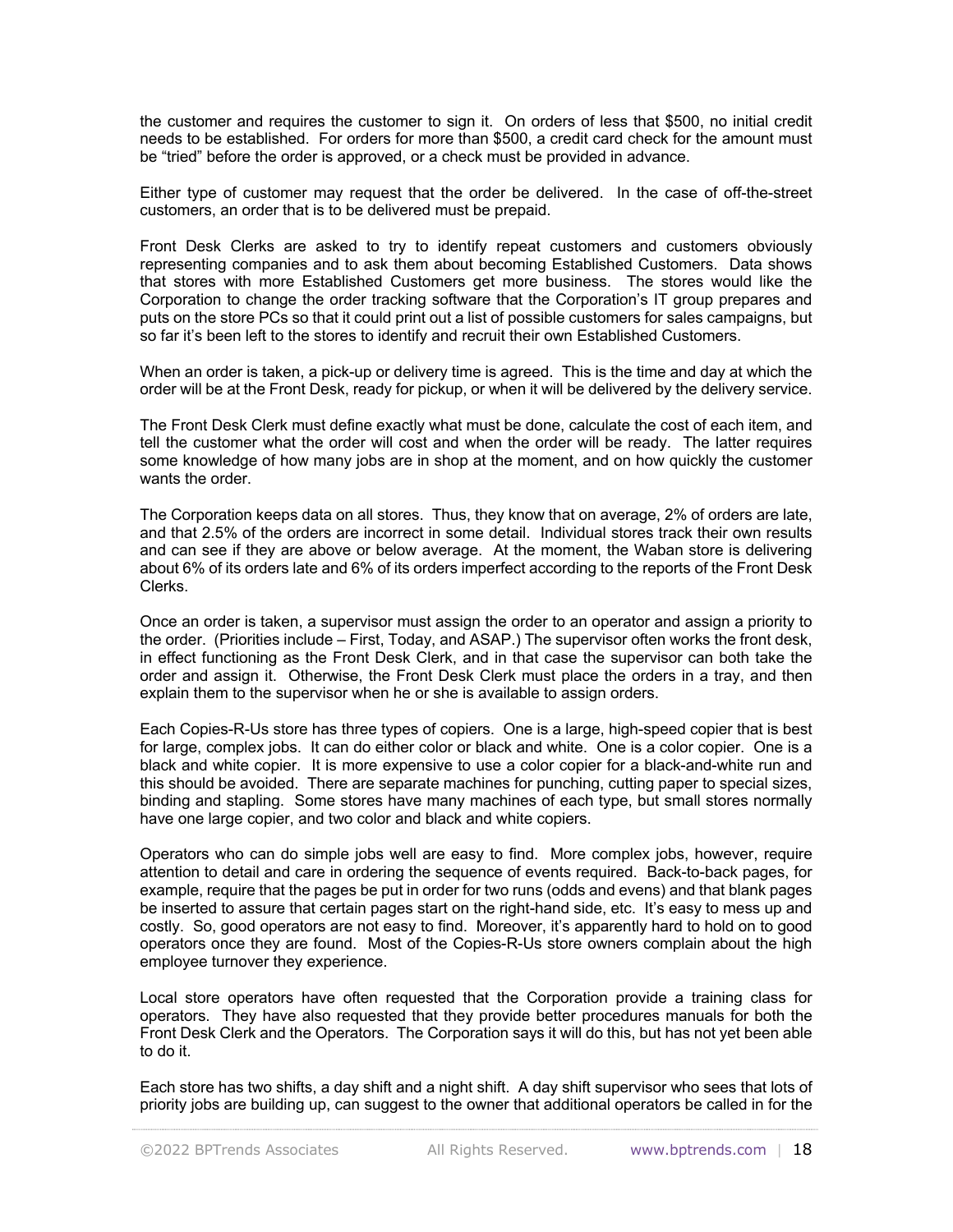night shift. Operators who work the day shift would rather not work the night shift, but they understand that it is occasionally necessary. If the night shift supervisor arrives, finds the shift load is too large and extra employees need to be called in, store owner approval is required (which is often difficult) before calling various operators and persuade them to come in. This can be very confusing and time consuming.

Operators get really upset if the assignments require one operator to work overtime to meet a deadline, while other operators have nothing to do. While store managers would rather not run orders on machines that are not optimal for the job in question, compromises are often necessary to meet deadlines.

### *3.3.8 Scoping the Project*

Figure 14 pictures a Scope Diagram for the current Make Copies process. (We sometimes informally refer to this diagram as an IGOE or Inputs-Guides-Outputs and Enablers diagram.) In this case we show all the flows to or from all external people, organizations or other processes to the process-in-scope. In this initial diagram we note the products or services being exchanged and use symbols to evaluate whether or not they currently occur in a satisfactory manner.

In this diagram we sometimes picture external stakeholders (entities described by boxes with square corners), sometimes show internal stakeholders, and sometimes show processes that are within the organization-in-scope. (If you show it as a process on the simple architecture diagram, you show it as a process on the Scope Diagram. Otherwise it's an individual, group or organization. In the case of individuals and groups, they can be external, and derived from the Relationship diagram, or they might be internal – as the employees of the Make Copies process are.



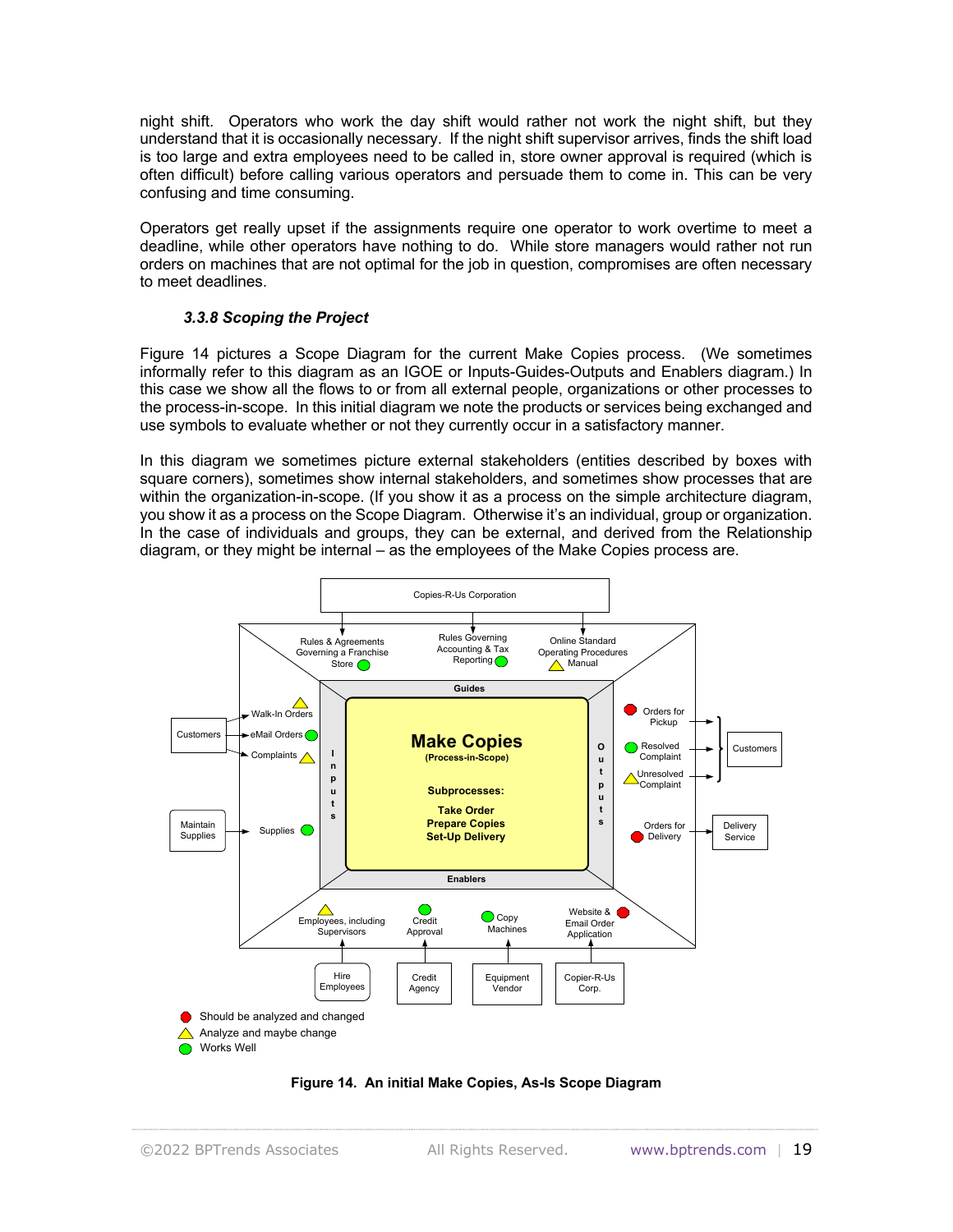### *Defining the Final Scope of the Project*

Figure 15 pictures a later version of the As-Is Scope Diagram, with problems and a red line drawn to suggest what will be included in the Analysis and Redesign effort.





The Scope Diagram provides everyone with an overview of some of the problems the team will seek to analyze and redesign.

### **3.3.9 Updating The Relationship-Measures Worksheet**

The key information about the four external Stakeholders was recorded on the Relationship-Measures-Worksheet shown as Figure 13. After doing the Scope Diagram, the team returned to the Relationship-Measures worksheet and added information on the additional entities that they had found to have a stake in the Make Copies process. In additional to the external stakeholders, there were other processes within the stores that interacted with the process and there were other internal stakeholders as well.

Some BPTA analysts speak of the Relationship-Measures Worksheet as a Process Scorecard, since, in effect, the measures of value that the process will provide to each stakeholder constitutes a comprehensive way of stating what the process should do, and, ultimately a good way to measure the performance of the manager responsible for the process.

©2022 BPTrends Associates All Rights Reserved. www.bptrends.com | 20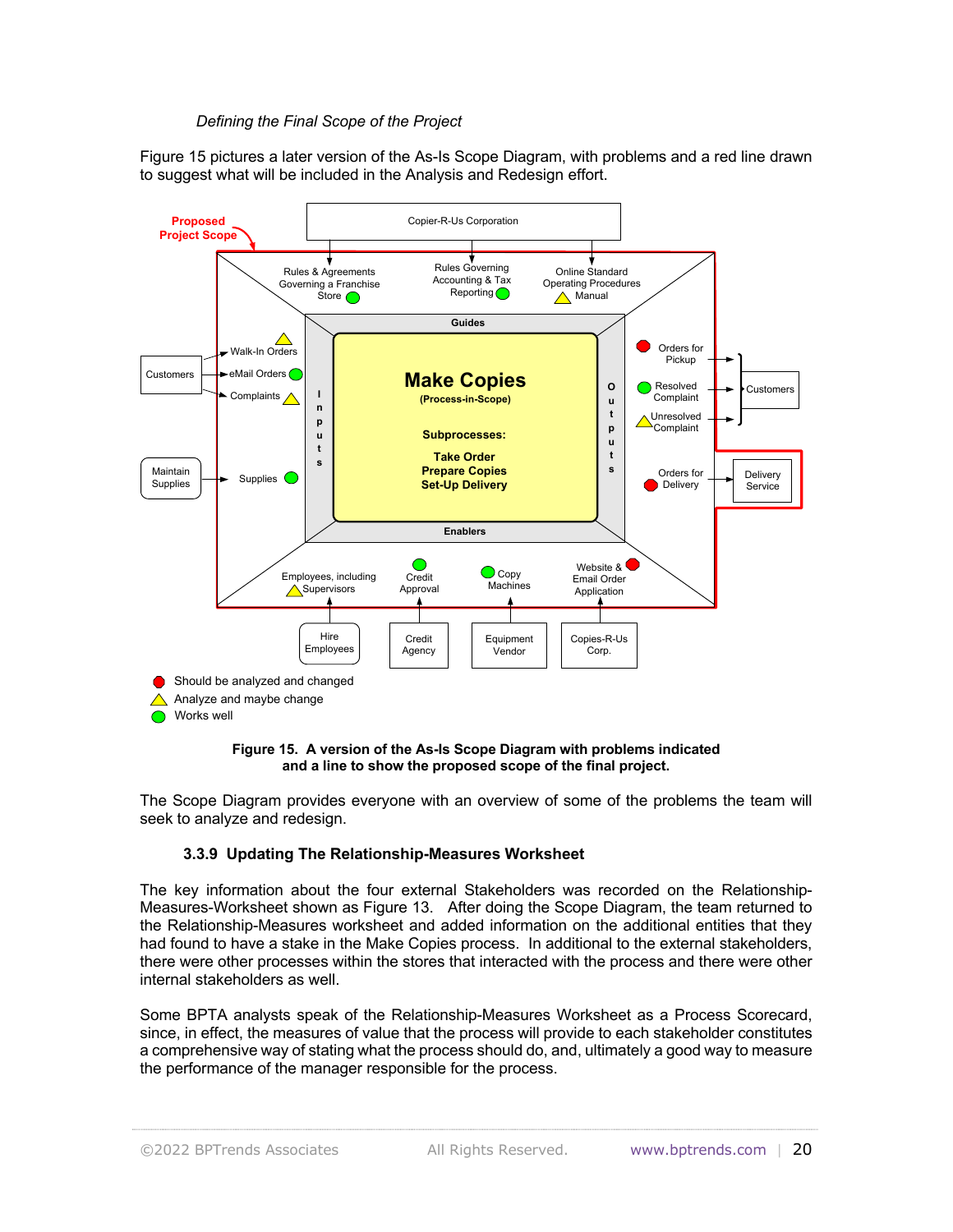### **3.3.10 The Problem Analysis Worksheet**

Once they had completed the updates to the Relationship-Measures Worksheet the project team proceeded to develop a Problem Analysis Worksheet where they defined the specific problems they had identified on the Scope diagram. As they did this they considered the measures they had already identified and began to get specific about how they would determine when each of the problems was cured.

The Problem Analysis Worksheet is divided into problem categories. Normally, after completing a Scope Diagram the team will fill in the first four rows: Inputs, Outputs, Guides and Enablers. Later, after the team has done a flow diagram, they will be able to complete the worksheet by adding problems with subprocesses, flows or process management/employee performance.

| Associates<br><b>Problem Analysis Worksheet</b>                              |                                                            |                                         |                                   |        |
|------------------------------------------------------------------------------|------------------------------------------------------------|-----------------------------------------|-----------------------------------|--------|
| Organization-in-Scope<br>Process In Scope:                                   |                                                            |                                         |                                   |        |
| Source                                                                       | Specific example of the problem                            | How would we know the problem is cured? | What is the cause of the problem? | Impact |
| Problems<br>with Inputs                                                      |                                                            |                                         |                                   |        |
| Problems<br>with<br>Outputs                                                  |                                                            |                                         |                                   |        |
| Problems<br>with Guides,<br>Policies, or<br>Constraints                      |                                                            |                                         |                                   |        |
| Problems<br>with<br>Enablers,<br>Support, IT,<br>Facilities, or<br>Employees |                                                            |                                         |                                   |        |
| Problems<br>with Sub-<br>processes or<br>Flows                               |                                                            |                                         |                                   |        |
| Problems<br>with Day-to-<br>Day Process<br>Management                        | Copyright @ 2011 BPTrends Associates. All Rights Reserved. |                                         | Impact: High, Medium, Low         |        |

**Figure 16. A Problem Analysis Worksheet**

### **Problems and Causes**

When we prepare the Scope Diagram, we list problems with inputs or outputs to the process-inscope. Thus one problem might be supplies that don't always arrive on time. Another might be customer complaints (that seem to keep arriving), or the fact the managerial policies are very difficult to implement, or that needed data isn't available from the software application that clerks use. As we create the Scope Diagram we keep our descriptions of the problems very brief to fit within the space of the diagram.

Later, we transcribe the problems we identified on the Scope Diagram to a Problem Analysis Worksheet. The worksheet provides more space and we often provide a more comprehensive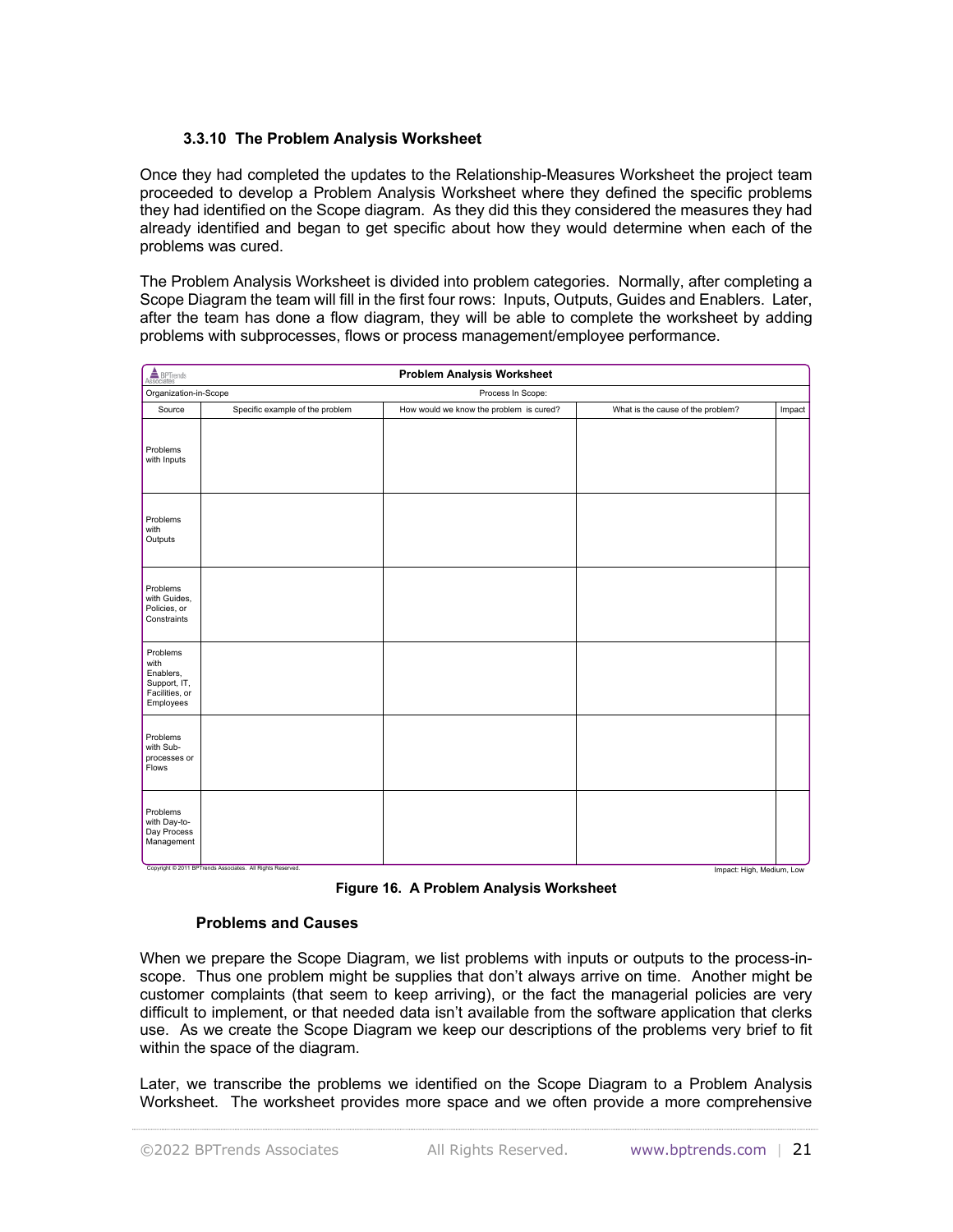description of the problem. In addition, for each problem we describe, we enter information into the second column of the Problem Analysis Worksheet that describes how we would know if the problem was solved.

If the problem is that supplies are occasional delivered late, we would know the problem was eliminated if we could say that all suppliers are now delivered on or ahead of time. (Or, perhaps we might say that there are: No late delivery of supplies in the past quarter or year.)

Next, for each **problem** we identify on the worksheet, we state the **cause** of the problem. Sometimes the cause of a problem is obvious and we hardly have to think about it, but at other times the cause isn't obvious and we need to work to determine it.

Consider the failure of a supplier to deliver supplies when they are needed. You might begin by assuming that the cause lies with the supplier and could be any of several things: Slow order processing, bad delivery scheduling, not maintaining adequate stock, not having the parts they need to produce the items when needed, etc.



**Figure 17. Scope Diagram shows that supplies are often a problem.**

Investigation, however, might show that we are partly to blame. We might find that the supplier asks for 30 days notice, and, while we routinely provide 30 days notice, when we get special rush orders, we often give the supplier only 10 days notice. In most cases the supplier can scramble and get us what we need, but sometimes they can't provide the supplies within 10 days.

Identifying that we have a problem is not the same thing as understanding why the problem exists. Finding out why something happens usually requires looking at what occurred before the problem occurred, and it complex cases it may require examining multiple upstream processes to determine which results in the problem.

Before looking more closely at how we might identify the causes of problems, let's consider the overall nature of the problems that we typically find on the Scope Diagram.

### *Internal vs. External Problems*

We started with the Scope Diagram, and thus, we began by looking at problems that manifest themselves at the interface between a process-in-scope and external processes or individuals.

Consider, for example a situation in which our redesign team identifies an Input problem. Defective materials are being provided by a supplier. One can think about this one of two ways. We could treat this as an **external problem**, and ask the supplier to solve the problem (or find a new supplier). Or we could treat it as an **internal problem** and focus on discovering and rejecting the defective materials. In the second case we would be focusing on input-acceptance activities that occurred within the process-in-scope.

The first thing we probably need to do is get more information about the problem. How many defective units are being delivered per hundred units of material? Does a defective package of material that's rejected cause flow problems, or do we receive enough materials that it's simply a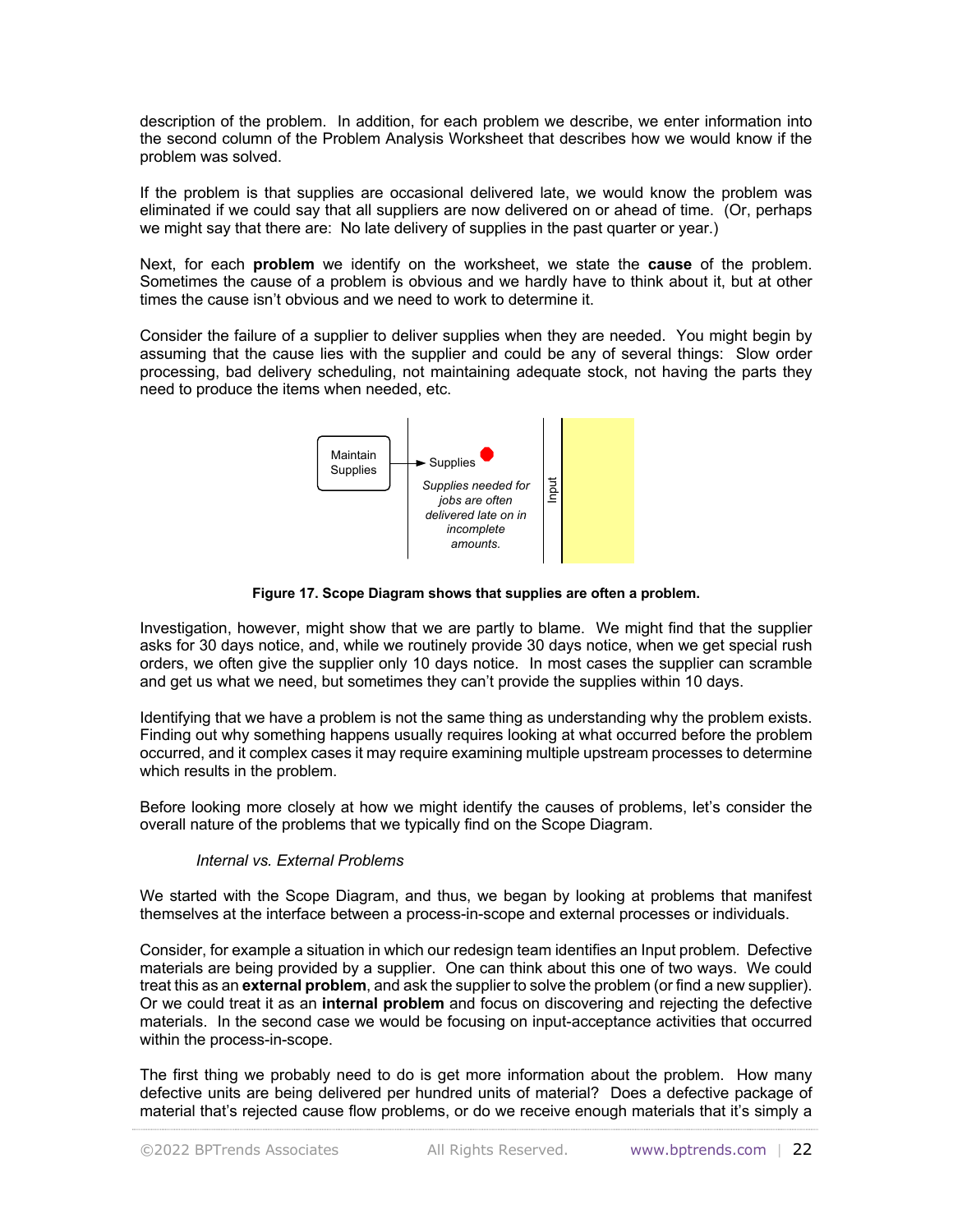matter of returning the defective package aside without suffering any side effects? How easy would it be to get the supplier to fix the problem? How important is our order to the supplier? How easy would it be to replace the supplier with someone who we are sure would be more reliable? Finally, how hard is it to detect the defective items?

Obviously if we could get the supplier to solve the problem, it would be cheaper. Some large companies like Toyota insist that their suppliers take responsibility for assuming the quality of all deliveries. If large volumes are involved and we are a key customer, that may be possible. On the other hand, if the consequences of simply returning defective materials are low, it might be as well to set up our own input control system so that we control the quality and can consistently monitor our suppliers.

| <b>A</b> BPTrends<br>ssociates                    | <b>Problem Analysis Worksheet</b>                    |                                                   |                                                                                                                                                                                   |        |
|---------------------------------------------------|------------------------------------------------------|---------------------------------------------------|-----------------------------------------------------------------------------------------------------------------------------------------------------------------------------------|--------|
| Organization-in-Scope<br><b>Copies-R-Us Store</b> |                                                      | Process In Scope: Make Copies                     |                                                                                                                                                                                   |        |
| Source                                            | Specific example of the problem                      | How would we know the problem is cured?           | What is the cause of the problem?                                                                                                                                                 | Impact |
| Problems<br>with Inputs                           | Suppliers occasionally deliver<br>defective supplies | No defective suppliers delivered for 6<br>months. | External: Supplier doesn't control quality -<br>Warn them to improve or we find someone<br>else.<br>Internal: Defective monitoring doesn't<br>catch bad stuff when its delivered. | H      |
|                                                   |                                                      |                                                   |                                                                                                                                                                                   |        |

**Figure 18. Problem Analysis Worksheet with one entry.**

In Figure 18 we've shown how the team entered the defective supplies problem on the worksheet. The decided to approach the problem as both an internal and external problem. They didn't worry about the external cause – that's for the supplier to determine. They assumed the internal cause of the problem was a lack of quality control which allowed defective materials to get into the process.

Consider another example. Management policies are not being implemented correctly. Assume we examine the situation and find that the cost of complying with the management policy is very expensive, and the consequences of not complying seem to be trivial. (If you want a good example of this, consider that every so often, US aircraft unions have had disagreements with the US Air Traffic Control Authority. To express their grievances, the pilots proceed to comply, precisely with the Air Traffic Control rules regarding time periods between plane take-offs and landings. The effect is to slow traffic at airports to well below their normal rates, which throws off national airline schedules, and causes complaints from both passengers and Air Traffic Control administration. In essence, this tells us that airports do not normally comply with the letter of the law as to time periods between take-offs and landings. Normal practice, which is apparently acceptable, is to ignore the law regarding exact times between take-offs and landings.) Again, there are two approaches. One is to treat this as an external problem, and ask management to change their policy (or to at least ignore its non-enforcement). The other approach is to treat it as an internal problem and restructure the job environment and enforce exact compliance to the policy.

The process redesign team will encounter lots of examples like the ones just cited. In some cases their recommendation will be for management to negotiate with an external partner, provider, or other process owner. In other cases their recommendation will be to change an internal activity to solve the problem.

In a similar way, when the redesign team prepares the Problem Analysis Worksheet, they will either be identifying an external cause and suggesting that management deal with that situation, or they will be identifying an internal cause and recommending a specific change in the As-Is process to deal with the problem. If the latter, then the specifics of the recommended change will probably not be defined in detail until the team has examined the internal structure of the process (with a BPMN diagram, for example), observed decision process and human performance, and arrived at changes in specific activities that can result in the desired changes. Put another way, when you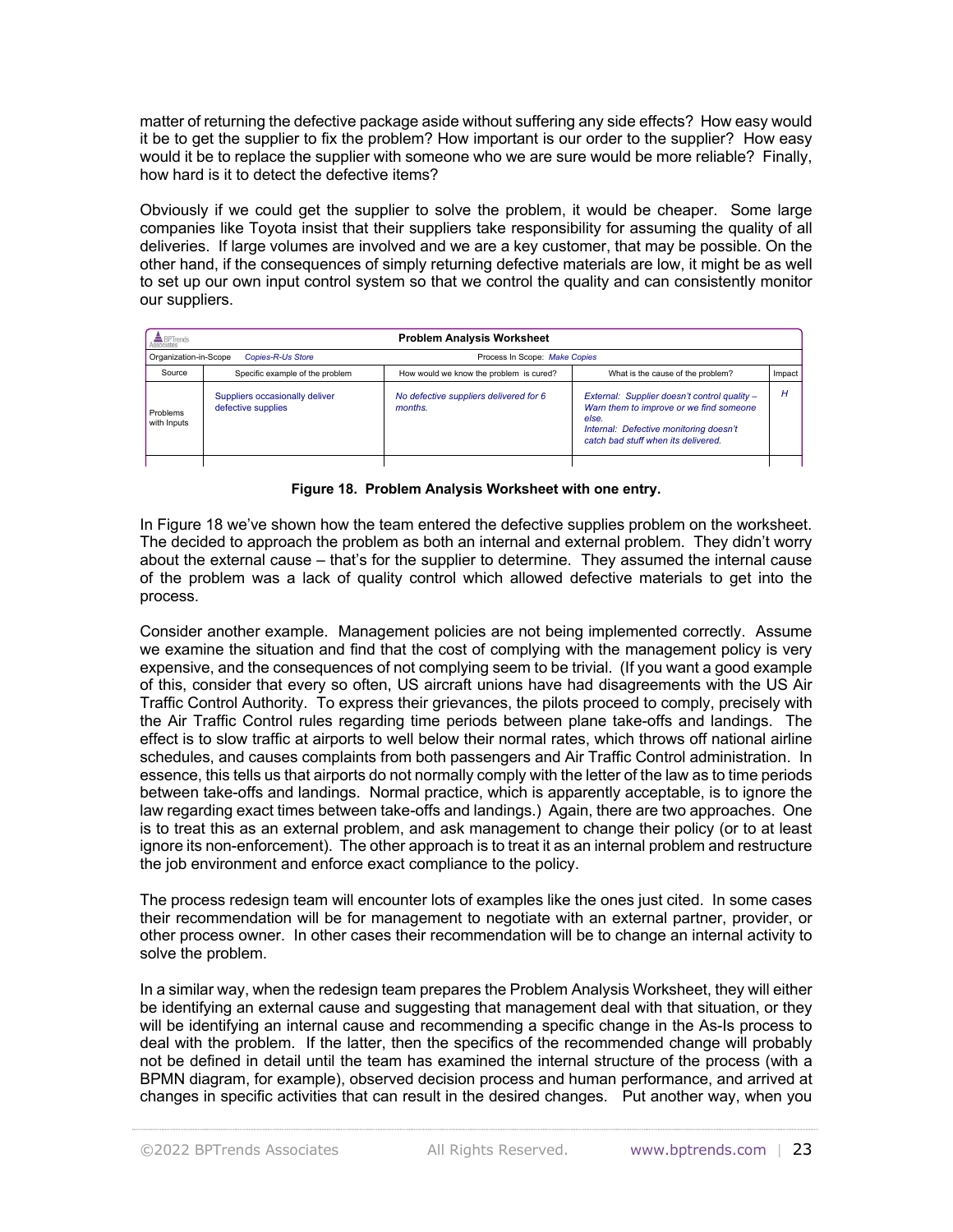look at the Scope Diagram, you identify problems that fall in the top four rows on the Problem Analysis Worksheet. When you proceed to the Analysis Phase and look at the internal operations of the process you often identify internal problems that will fall in any of the six rows on the Worksheet.

As with our first example, we begin by identifying the problem – that defective materials are being supplied. If we know the cause we indicate it. At the same time, we indicate if it's an internal or an external cause. If we don't know the cause, we either leave the column blank, or we hypothesize one or more likely causes. Later, when we enter the Analysis phase, we seek more information and return to define the cause of the problem. We may determine, for example, that we don't have any procedures within the process-in-scope designed to check new supplies to determine that they are correct. We may further decide that we don't have employees trained to do that job, and that we will need a decision procedure to structure how employees analyze defective materials when they are encountered. We may also need to train managers in the importance on input quality control and provide them with measures to use in evaluating the work of employees assigned to that activity.

Note that the Problem Analysis Worksheet has six rows. We typically make entries in the first four rows as a result of creating a Scope Diagram. The final two rows, which focus on (5) flow problems, on the availability and organization of subprocesses or activities, and on (6) process management issues are usually completed after the redesign team develops a BPMN diagram and understands the inner workings of the process-in-scope. In a similar way, as we study the inner workings of the process-in-scope we typically find problems that are added to the first four rows. For example, we may determine as we do the Scope Diagram that we have a problem with customer complaints, but not understand much about why we are getting complaints. During the analysis phase we may gather data on the nature and timing of complaints and determine that over half the complaints result from customer-employee interactions. Further study of customer-employee interactions may suggest that employees aren't employing good procedures. They don't greet customers, for example, or ask questions to assure that they understand what the customer is asking about, etc. This, in turn, means we have an employee performance problem associated with our customer interface, which we list on our problem worksheet under either Inputs or Outputs, since that were most customer interactions occur.

In a similar way, customers may complain that decisions made by employees were incorrect. In that case we have a problem which is caused by a lack of a structured decision-making activity, which, again, will usually get listed under inputs or outputs since the decisions impact our interactions which customers that occur at those interfaces.

### **More on Root Causes**

Let's return to the broader issue involved in defining the cause of a problem. One simple technique that can often help is termed the "5 Whys" technique.

# *The 5 Whys Technique*

To use 5 Whys, you begin by stating the obvious problem. Then you ask **Why** it's a problem. Once you answer that question, you ask again, why that "cause" is occurring. You proceed in this way till you have asked "Why" 5 times or until you have reached what you assume to be the ultimate root cause of the observed problem.

Here is a nice example of the 5 Whys techniques provided by the Wikipedia entry on 5 Whys:

My car will not start. (the problem)

1. Why? - The battery is dead. (first why)

2. Why? - The alternator is not charging the battery (second why)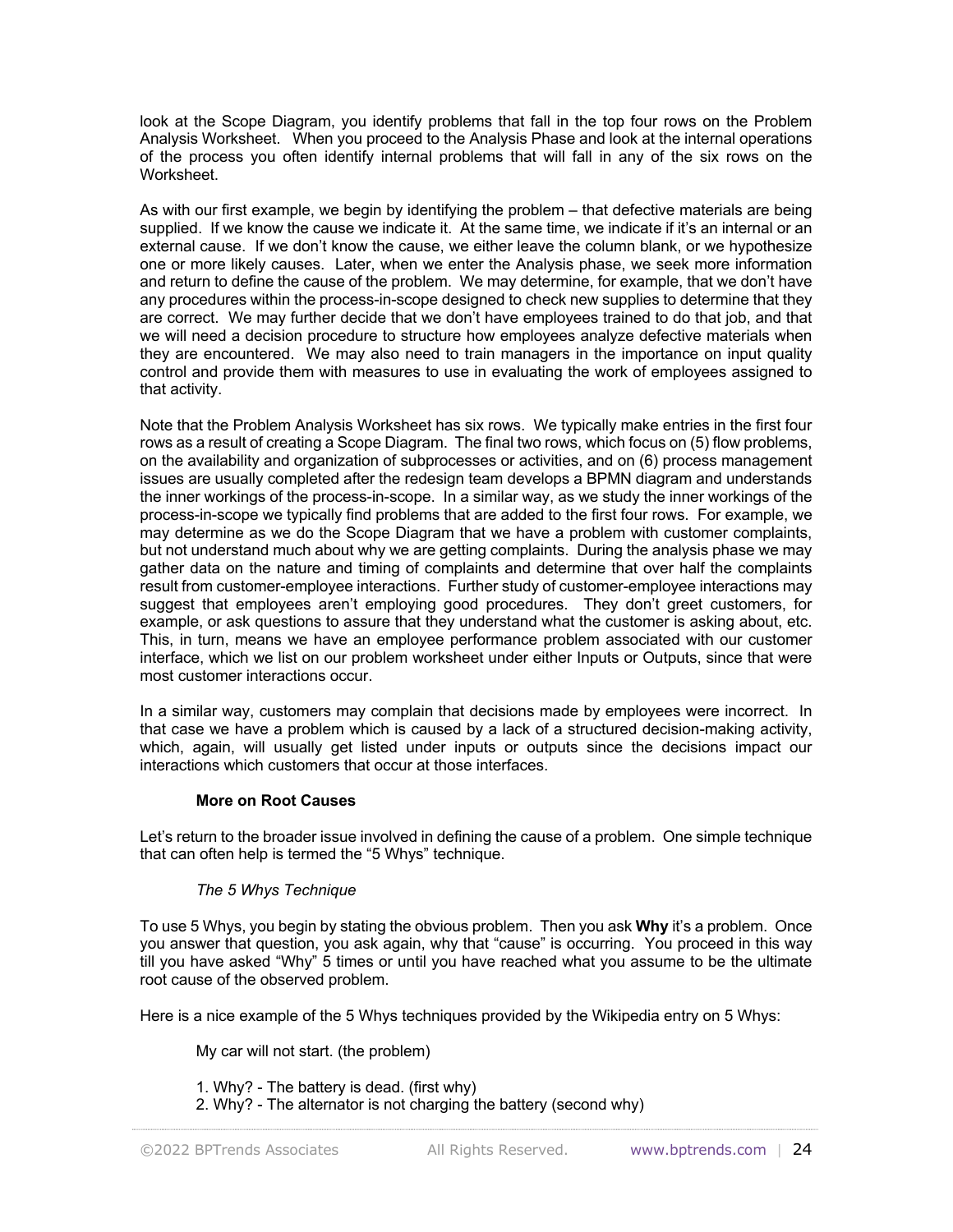- 3. Why? The alternator belt has broken. (third why)
- 4. Why? The alternator belt was well beyond its useful service life and has never been replaced. (fourth why)
- 5. Why? I have not been maintaining my car according to the recommended service schedule. (fifth why, root cause)

In essence, we get to the root cause by drilling into the problem in a backwards manner, always asking why the problem occurred, until we reach the activity (or non-activity) that begins the chain of events that results in the problem. Put a different way, you want to solve the problem. To do that you need to identify something you can do differently that will result in a different outcome. Consider the example above. You can imagine that once the person determined that his or her battery was dead, they might assume that they could solve the problem (get the car to start) by replacing the battery. In fact, they might do so and it might work for awhile, but after a short time, the new battery would also fail, strongly suggesting that the cause was more fundamental than the battery. In a similar way, the person might next identify that the alternator wasn't charging the battery and think of replacing the alternator, etc. Finding the root cause takes some investigation and usually some data gathering to be sure you have the root cause and that the change indicated will actually solve the problem.

Sometimes the 5 Whys works very well. In more complex cases, as when we need to consider multiple, simultaneous causes, we need a more sophisticated approach.

### *The Cause-Effect or Fishbone Diagram*

To create a fishbone diagram, you begin with a statement of the problem. Then you back-up and hypothesize major potential sources (causes) of the problem, and put each one at the end of a major diagonal lines (fishbone) that slants toward a "backbone" leading to the problem box (effect). In the diagram that follows we are interested in determining why service is slow at a restaurant. We identified Attention, Beverage Service, Number of Tables, etc. as the major possible causes of waiter service that is slow. Next you identify more specific causes and list them on lines at right angles to the initial fishbones. Tertiary causes can be listed on lines slanting from those lines, and so forth.

An here is an example of an actual Cause-Effect Diagram

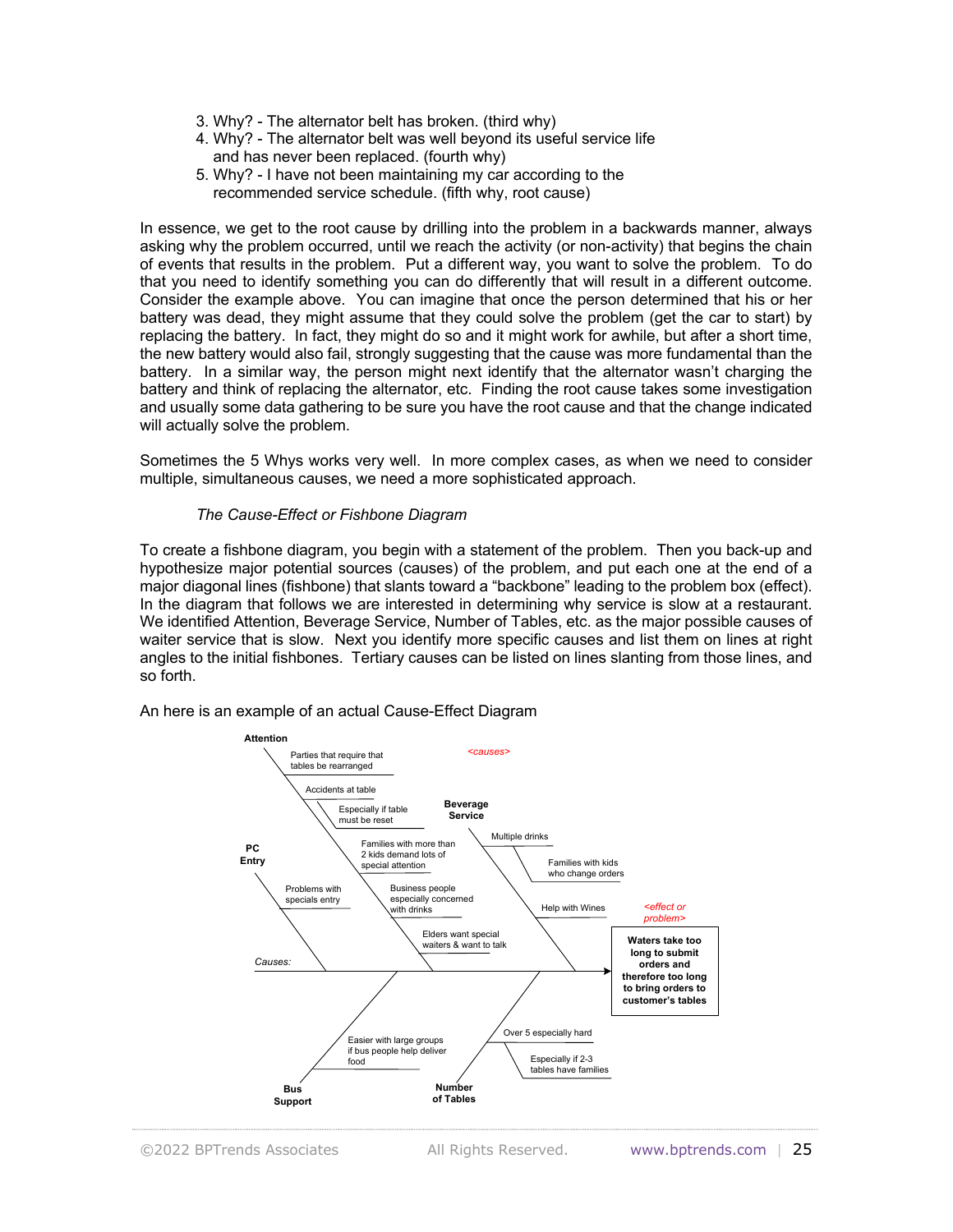#### **Figure 19. A cause-effect diagram for a restaurant service problem**

We use Scope Diagrams, Process Flow Diagrams, and the Problem Analysis Worksheet to capture problems. We use Cause-Effect diagrams to explore specific problems in more detail. In some cases we will create a Cause-Effect diagram, then realize that we still don't know enough to determine what is wrong. In that case we set the problem aside and return to it during the Analysis Phase of the effort when we can design experiments and gather data to explore a problem in more detail.

### *Impact and Priority*

The final column on the right side of the Analysis Planning Worksheet is used to indicate the relative importance of the problem. It is usually left blank during the Understand Phase and completed toward the end of the Analysis Phase when one has more data and understands the causes of the problems involved. In essence, we usually use the impact rating to help us determine what problems/causes we will try to address in a redesigned process. It's often the case that 80% of the complaints arise from only 20% of the problems you might address. Similarly, some problems are quick and easy to address and some are complex, expensive and risky to address. Company goals sometimes determine that it's better to address a few problems quickly and efficiently rather than trying to address all the problems the redesign team uncovers. These decisions are usually made during the analysis phase and then reflected in the assignment of Impact and Priority ratings that are done as once begins to focus on Redesign.

# **3.3.12 The Analysis Planning Worksheet**

Impact: High, Medium, Low

The team had now reached the point where it felt like it had a good overview of the types of problems that plagued the process-in-scope. The team wasn't sure, in some cases, exactly why the problems occurred, but they felt that they had a good list of the problems, and were in a position to make some decisions about what the most pressing problems were, and which ones they might try to fix, and what they would want to learn more about during the analysis phase.

Figure 20. shows how the team uses the Problem Analysis Worksheet to create the Analysis Planning Worksheet.

#### **From Understanding to Analysis**

During the Understanding Phase, the team focuses on defining the scope of the project and some of the problems and causes that are making the As-Is process less than optimal

| Arreste                                                                                        |                                                                                                                                                                    | <b>Problem Analysis Worksheet</b>                                                                                           |                                                                                                                                                                                                                                                                     |                |
|------------------------------------------------------------------------------------------------|--------------------------------------------------------------------------------------------------------------------------------------------------------------------|-----------------------------------------------------------------------------------------------------------------------------|---------------------------------------------------------------------------------------------------------------------------------------------------------------------------------------------------------------------------------------------------------------------|----------------|
| Oranization in Scope<br>Contact Dutch Street<br>Process in Scope: Make Copies                  |                                                                                                                                                                    |                                                                                                                             |                                                                                                                                                                                                                                                                     |                |
| Source                                                                                         | Specific example of the problem                                                                                                                                    | How would we know the problem is cured?                                                                                     | What's fire cause of the problem?                                                                                                                                                                                                                                   | Impact         |
| <b>Donklook</b><br>with Inputs.                                                                | Suppliers occasionally deliver<br>defective supplies                                                                                                               | No defective augglers delivered for 6<br>months.                                                                            | External: Supplier doesn't control quality -<br>Warn them to improve or we find someone<br>abus.<br>Internal: Defective monitoring doesn't<br>Funesiate of material flute had drawn                                                                                 | $\overline{a}$ |
| <b>Donklook</b><br>with.<br><b>Outputs</b>                                                     | Internal: Crokes not ready /delivered on<br>time (6% of fime)<br>Internal: Order not right (6% of time)                                                            | No miects or compleirts about orders not<br>mady.<br>No miects or complaints about orders not<br>date                       | Some late orders occur because clerks<br>agree to unmatizity delivery times.<br>Most late delivered orders due to delivery<br>grouping and routes that take too long.<br>Order errors are due to employees not<br>following instructions and clinks not<br>checking | u<br>u<br>u    |
| <b>Donklook</b><br>with Guidea.<br>Policies or<br>Constraints                                  | New coerators not trained<br>Procedures Manual Insdequate for Front<br><b>Controlledge</b>                                                                         | New Operators are trained and perform<br>correctly<br>Front Deak Clerks agree that<br><b>Develope Manual is could</b>       | New Operators (ack akil and knowledge)<br>mouleed for job<br>Front Deak Clerks lack skill and<br>Anowledge required for Job                                                                                                                                         | u              |
| <b>Donhiums</b><br>with.<br><b>Continue</b><br>Support, IT.<br><b>Continue</b> or<br>Employees | Difficult to find good coerators at salary<br><b>Colleged</b><br>Employee tumpuer high (10% / quarter)<br>Tracking availant does not notify when<br>pickup is late | Easy to find good constitute<br>Employee tumpuar below 2% / Quarter<br>Tracking availant does notify when<br>pickup is late | Need to train our own coerators<br>Employees need to be rewarded for<br>continuing on job<br>Tracking avaters needs to be redesigned<br>and late information nearly to be<br><b>Cardiacad</b>                                                                       | u<br>и<br>u    |
| <b>Donklook</b><br>with Guita<br><b>NOVARIALIST</b><br>Down.                                   | Delivery planning not good enough<br>Orders need to be grouped for defuery                                                                                         | Planning done by aupervisor in N time<br>currently used. Number of deliveries cut<br>in half. Delivery time cut by 1/2.     | Need to define and automate planning<br>and grouping decision process                                                                                                                                                                                               | $\overline{a}$ |
| <b>Donklook</b><br>with Day-to-<br>Day Process<br>Management                                   | Supervisors don't provide enquals<br>feedback to employees                                                                                                         | Employees need to report more concern-<br>with their work on the part of supervisors.                                       | <b>Consolidates meet to understand the</b><br>importance of providing feedback and<br>get reinforced for doing it.                                                                                                                                                  | и              |

To prepare a analysis plan one examines the problems and imagines how the inner workings of the processin-scope could generate those results.

Some problems are easy to analyze. We understand their causes and have a good idea when they occur. Other

problems are more difficult to understand. We need to hypothesize causes and gather data to determine if we are correct. We plan to assure we will accomplish what we need to fully understand the process-in-scope

During the Analysis Phase, the team focuses on examining the inner workings of the process-in-scope and gathering data. One plans the Analysis Phase to assure that one will gather the data needed to understand the problems identified in the first phase of the project

| A trives                                                                             | Redesign Planning Worksheet                                                                                                                 |                                                                                                                                                                                                                     |  |
|--------------------------------------------------------------------------------------|---------------------------------------------------------------------------------------------------------------------------------------------|---------------------------------------------------------------------------------------------------------------------------------------------------------------------------------------------------------------------|--|
| Project:                                                                             | <b>Analyst</b>                                                                                                                              |                                                                                                                                                                                                                     |  |
| Grassholder                                                                          | What do we need to change?                                                                                                                  | Wat redesign approach might work                                                                                                                                                                                    |  |
| <b>Deskipera with</b><br>Inputs                                                      | Customer often yaque and desk clerk accepts order without<br>being precise about what is to be done                                         | Develop visual aide to help clerk explain cotions to customer<br>(like the one used on the website that seems to work.)                                                                                             |  |
| <b>Deskipera with</b><br><b>Outputs</b>                                              | Order not mady on time.<br><b>Order not perfect</b>                                                                                         | Better order assignment evatem. Better training for coerators.<br>An additional high speed copy machine<br>Bringing more coerations on for night shift<br>Incentive for better quality control                      |  |
| Problems with<br>Guidae<br>Policies or<br>Constraints:                               | Procedures for assignment of orders and use of night coerators.<br>ment to be reconsidered                                                  | Provide help for supervisors in allocating orders .<br>Get supervisors to bring on night coerators more quickly to assure<br>curious closes on times                                                                |  |
| Problems with<br><b>Crabiers</b><br><b>Discount of</b><br>Facilities or<br>Employees | Employees make mistakes                                                                                                                     | Better training for employees . Cross train more employees to<br>coerste high speed copier . Acquire another high speed copier .<br>Get Corporate to pregare Assignment Planning software for<br><b>Bubervisors</b> |  |
| <b>Deskipera with</b><br>Subprocesses<br>or Down                                     | 1- Change order entry activities.                                                                                                           | Design automated order entry system and have system do<br>scheduling and order cost calculations                                                                                                                    |  |
| Problems with<br>Day-to-Day<br>Dmragg<br><b>Management</b>                           | Procedures for assignment of orders and use of night coerators.<br>meant to his movements and<br>Need incentive program for quality control | Create Planning and Assignment Software and teach supervisors to<br><b>COLOR</b><br>Have supervisors keep better track of quality control                                                                           |  |

Note that both worksheets are organized by the same six problem categories, so in a sense the Analysis Plan is just an extension of the Problem Worksheet and asks that you move from the causes to data gathering to better understand the scope of the problem.

#### **Figure 20. Moving from the Problem Worksheet to the Analysis Plan.**

Copyright © 2011 BPTrends Associates . All Rights Reserved .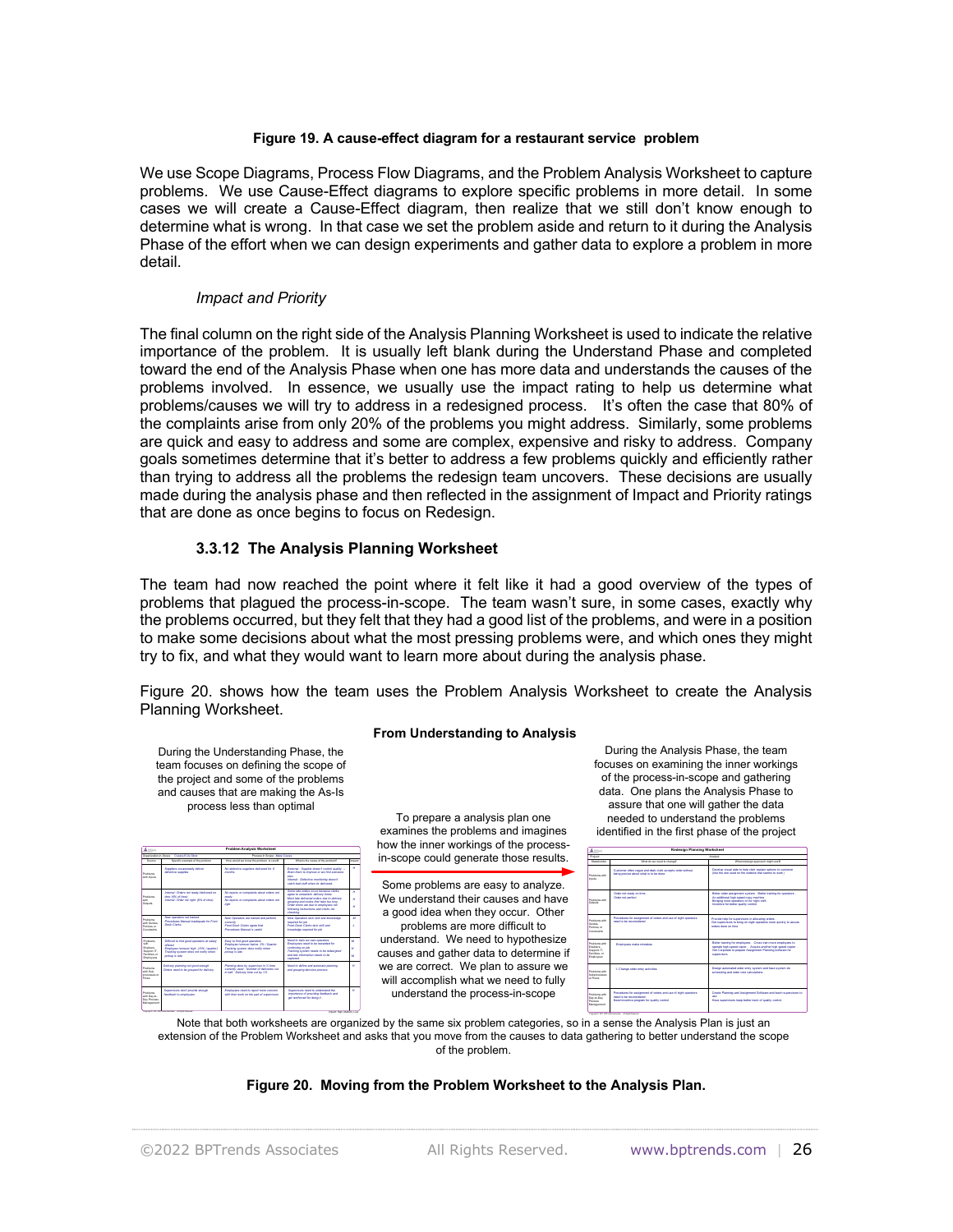The team uses an Analysis Planning Worksheet, like the one shown as Figure 16, to list some of the problems or issues they encountered in the Understand Phase which they hope to explore in greater depth during the Analyze Phase of the project.

| ASSociates                                                                | <b>Analysis Planning Worksheet</b>                         |                                   |
|---------------------------------------------------------------------------|------------------------------------------------------------|-----------------------------------|
| Project:                                                                  |                                                            | Analyst:                          |
| Stakeholder                                                               | What do we need to know more about?                        | How will we get the data we need? |
| Problems with<br>Inputs                                                   |                                                            |                                   |
| Problems with<br>Outputs                                                  |                                                            |                                   |
| Problems with<br>Guides,<br>Policies, or<br>Constraints                   |                                                            |                                   |
| Problems with<br>Enablers,<br>Support, IT,<br>Facilities, or<br>Employees |                                                            |                                   |
| Problems with<br>Subprocesses<br>or Flows                                 |                                                            |                                   |
| Problems with<br>Day-to-Day<br>Process<br>Management                      | Copyright © 2011 BPTrends Associates. All Rights Reserved. |                                   |

# **Figure 21. An Analysis Planning Worksheet**

At this point the process improvement team may very well make a presentation to its sponsor and senior management, describing the problem as they understand it at the moment, describing what they plan on doing during the analysis phase, and perhaps estimating what kind of a solution they think possible at this point. All this must remain tentative till more information is gathered, but at least the team should be able to estimate how long the analyze phase will take and describe the types of problems they have found during the understand phase. This is usually enough so that senior management can decide whether or not to proceed with the project.

### *3.3.14 Preparing a Business Case*

At the end of the Understand Phase, the redesign team will often need to prepare a Business Case that they can present to sponsors and managers to convince everyone that it is worth proceeding with the project. Some organizations put this off until the end of the Analysis Phase and then create a Business Case for actually proceeding to redesign. In most cases organizations will want a revised Business Case at the end of the Redesign Phase to justify actually proceeding to Implementation. No matter when it's done, a business case combines a description of what exists and what is to be created with an estimate of the cost and like effectiveness of proposed changes. A good way to conceptualize the information that ought to be contained in a Business Case is to add information to a Gap Model and then talk through the resulting model.

©2022 BPTrends Associates All Rights Reserved. www.bptrends.com | 27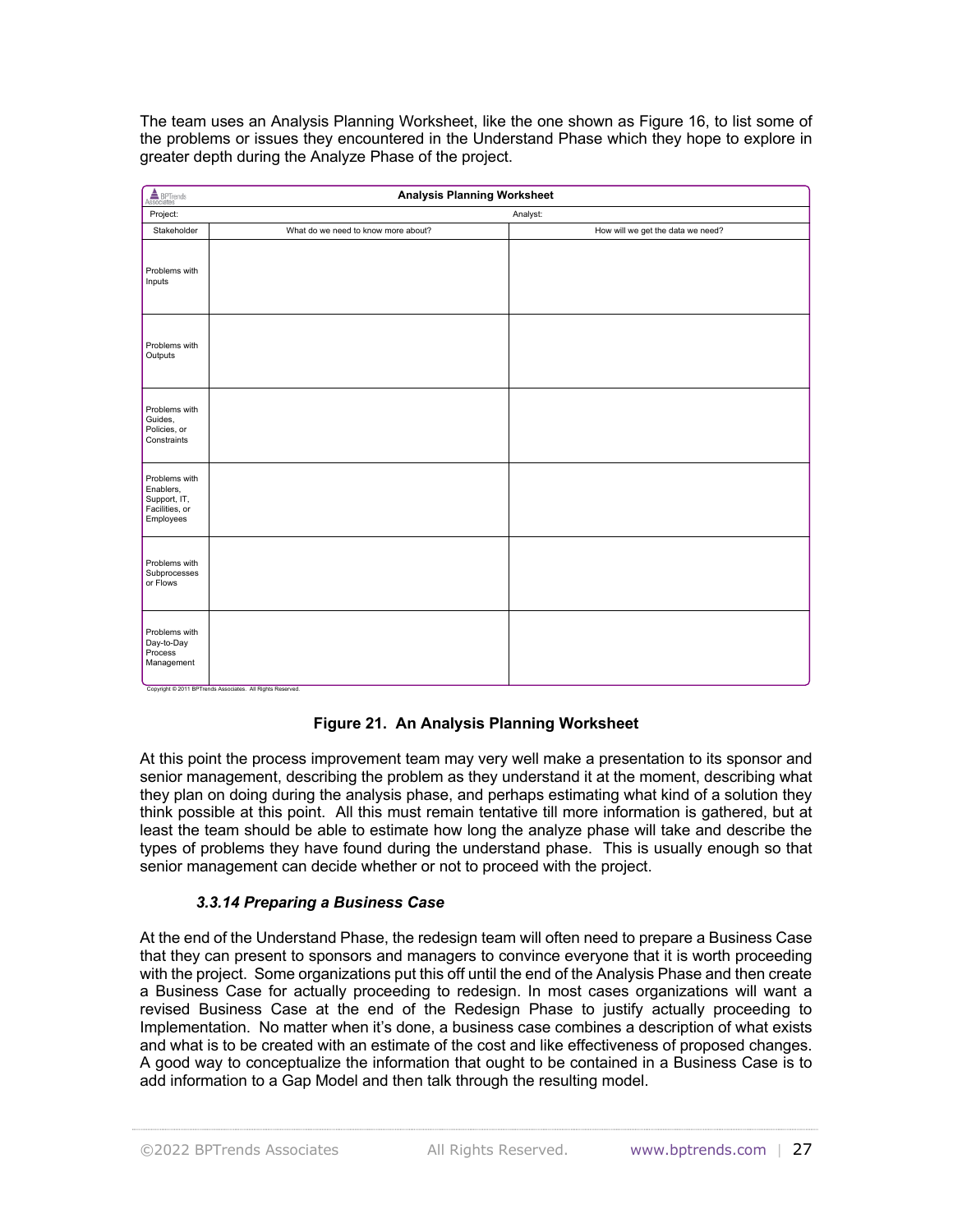Figure 18 shows a Gap Model, with information added by the Copies-R-Us design team at the end of their Understand Phase. This model could be extended by adding some estimates of cost, but, even as it is, it provides a quick summary of where the team's thinking is at the end of the first phase.



Using more employees would reduce margin. Using new high speed printer would cost more per month. If we aren't careful, changes will force us to raise our price, and that will cost us some business.



#### *3.4. Change Management*

So far, we have primarily focused on what the redesign team does to identify opportunities for process improvement. We have largely ignored the various tasks that the project manager in charge of the team must undertake to establish and organize the project. Thus, for example, when the redesign project began, someone was appointed to manage the project. That person, probably working with the project sponsors, chose team members, proposed an initial schedule, and started working on a budget. These activities are well described in various books and project management frameworks. There are specifics that are particular to process redesign projects – for example, it is usually good to have some of the employees who will actually implement the new process on the redesign team, and there are some established metrics for how long various types of interventions will normally take. But, overall, project management is well understood and we don't pay much attention to it in the BPTrends Associates Methodology. We simply recommend that the person managing the process redesign project be familiar with a popular project management approach and use appropriate software tools to manage the planning, scheduling and budgeting of the project.

A more difficult topic is **Change Management**. As with project management, there are several popular change management methodologies, and we recommend that members of the project team be familiar with one of the widely used approaches. In essence, Change Management theories promote two basic ideas. First, people are made uneasy by changes they don't